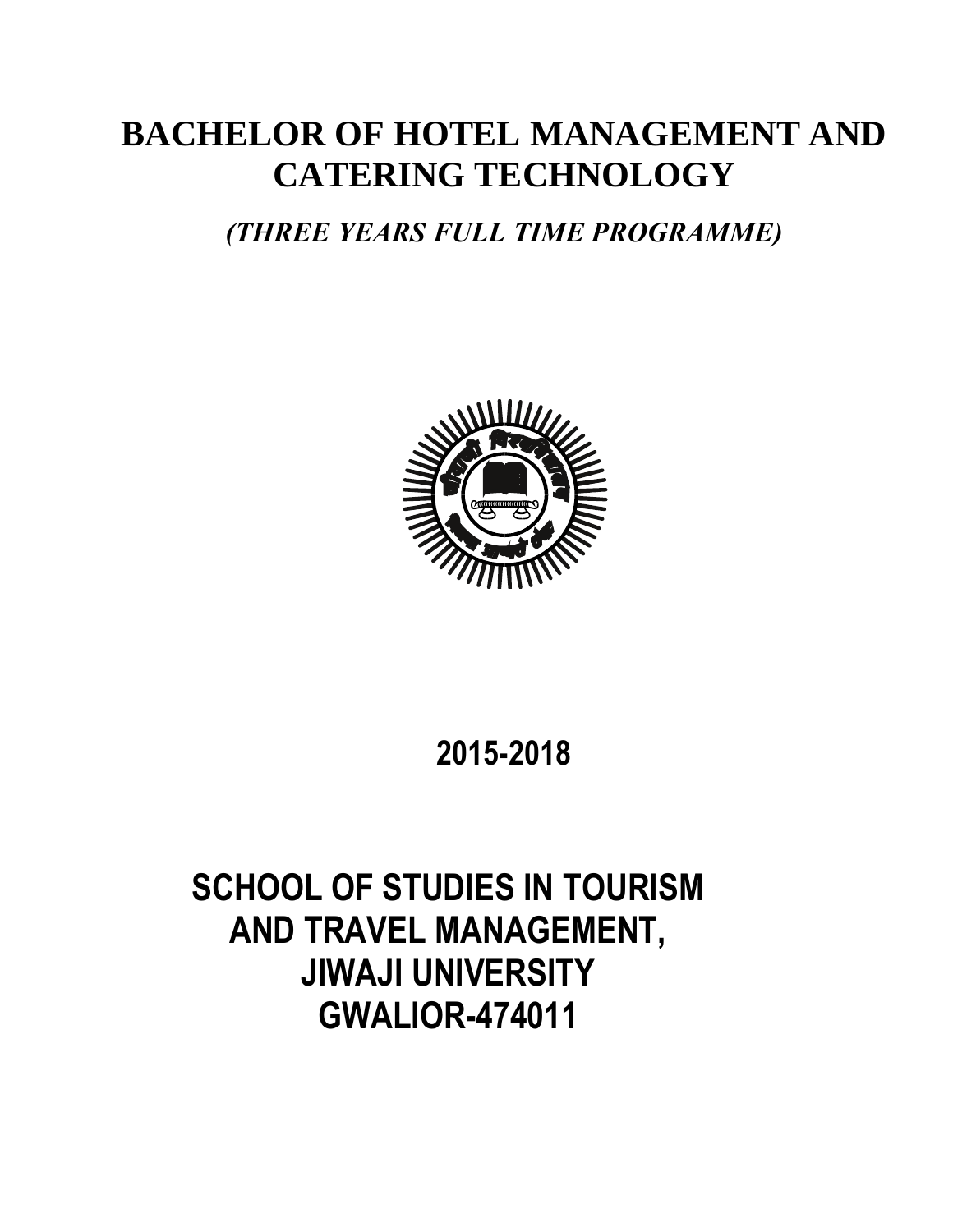## **BACHELOR OF HOTEL MANAGEMENT & CATERING TECHNOLOGY (THREE YEAR FULL TIME PROGRAM) (CBCS – 2015-2016)**

#### **SEMESTER – I (ODD SEMESTER)**

| <b>PAPER</b> | <b>COURSE</b>                               | <b>CRC</b> |                | P | <b>CREDIT</b> | <b>REMARKS</b> |
|--------------|---------------------------------------------|------------|----------------|---|---------------|----------------|
| <b>CODE</b>  |                                             |            |                |   |               |                |
| BHMCT-101    | Foundation course in Food<br>Production - I | Core       | 3              |   | 4             |                |
| BHMCT-102    | Foundation course in F&B Service -          | Core       | 3              |   | 4             |                |
| BHMCT-103    | Foundation course in Front Office - I       | Core       | 3              |   | 4             |                |
| BHMCT-104    | Foundation course in Housekeeping<br>$-1$   | Core       | 3              |   | 4             |                |
| BHMCT-105    | <b>Business Communication</b>               | Core       | 3              |   | 3             |                |
| BHMCT-106    | <b>Computer Application</b>                 | Core       | $\overline{2}$ |   | 3             |                |
| BHMCT-107    | Seminar                                     |            |                |   |               |                |
| BHMCT-108    | Assignment                                  |            |                |   |               |                |
|              | <b>Total Valid Credits</b>                  |            |                |   | 24            |                |
| BHMCT-109    | Comprehensive Viva-Voce (Virtual<br>Credit) |            |                | 4 | 4             |                |
|              | <b>Total Credits</b>                        |            |                |   | 28            |                |

#### **SEMESTER – II (EVEN SEMSTER)**

| <b>PAPER</b><br><b>CODE</b> | <b>COURSE</b>                                    | <b>CRC</b> |   | P | <b>CREDIT</b> | <b>REMARKS</b> |
|-----------------------------|--------------------------------------------------|------------|---|---|---------------|----------------|
| BHMCT-201                   | Foundation course in Food<br>Production – II     | Core       | 3 |   | 4             |                |
| BHMCT-202                   | Foundation course in F&B Service -               | Core       | 3 | 1 | 4             |                |
| BHMCT-203                   | Foundation course in Front Office -              | Core       | 3 | 1 | 4             |                |
| BHMCT-204                   | Foundation course in Housekeeping<br>– II        | Core       | 3 |   | 4             |                |
| BHMCT-205                   | Nutrition, Food Science, Hygiene &<br>Sanitation | Core       | 3 |   | 3             |                |
| BHMCT-206                   | <b>Tourism Concepts and Linkages</b>             | Core       | 3 |   | 3             |                |
| BHMCT-207                   | Seminar                                          |            |   |   |               |                |
| BHMCT-208                   | Assignment                                       |            |   |   |               |                |
|                             | <b>Total Valid Credits</b>                       |            |   |   | 24            |                |
| BHMCT-209                   | Comprehensive Viva-Voce (Virtual<br>Credit)      |            |   | 4 | 4             |                |
|                             | <b>Total Credits</b>                             |            |   |   | 28            |                |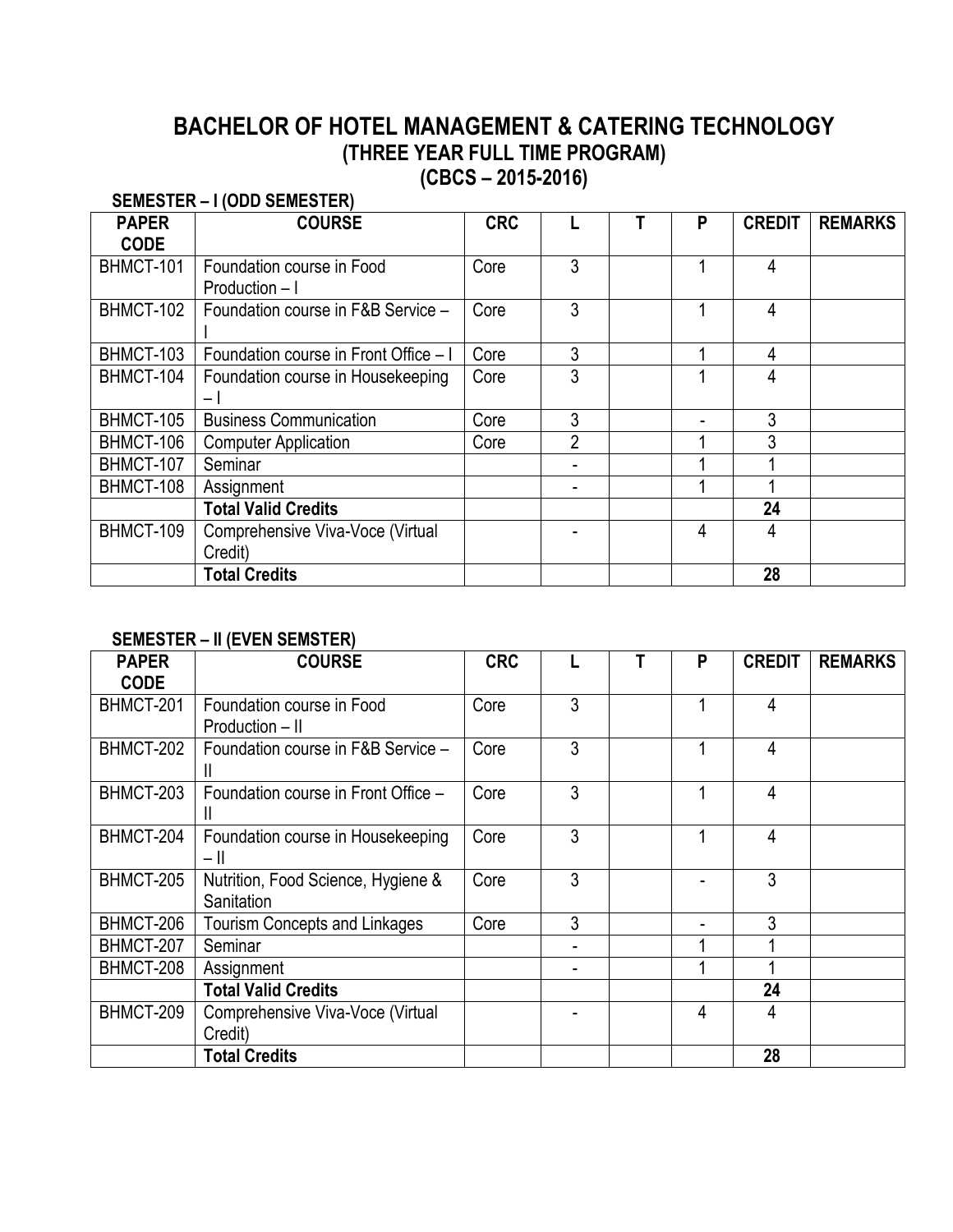#### **SEMESTER – III (ODD SEMESTER)**

| <b>PAPER</b> | <b>COURSE</b>                    | <b>CRC</b> |                | P | <b>CREDIT</b> | <b>REMARKS</b> |
|--------------|----------------------------------|------------|----------------|---|---------------|----------------|
| <b>CODE</b>  |                                  |            |                |   |               |                |
| BHMCT-301    | <b>Food Production Operation</b> | Core       | 3              | и | 4             |                |
| BHMCT-302    | <b>F&amp;B Service Operation</b> | Core       | 3              |   | 4             |                |
| BHMCT-303    | Front Office Operation           | Core       | 3              |   | 4             |                |
| BHMCT-304    | Housekeeping Operation           | Core       | 3              | 4 | 4             |                |
| BHMCT-305    | <b>Hospitality Marketing</b>     | Core       | 3              |   | 3             |                |
| BHMCT-306    | Organizational Behaviour         | Core       | 3              |   | 3             |                |
| BHMCT-307    | Seminar                          |            | $\blacksquare$ |   |               |                |
| BHMCT-308    | Assignment                       |            |                |   |               |                |
|              | <b>Total Valid Credits</b>       |            |                |   | 24            |                |
| BHMCT-309    | Comprehensive Viva-Voce (Virtual |            |                | 4 | 4             |                |
|              | Credit)                          |            |                |   |               |                |
|              | <b>Total Credits</b>             |            |                |   | 28            |                |

#### **SEMESTER – IV (EVEN SEMSTER)\***

| <b>PAPER</b> | <b>COURSE</b>                    | <b>CRC</b> |   | P | <b>CREDIT</b> | <b>REMARKS</b> |
|--------------|----------------------------------|------------|---|---|---------------|----------------|
| <b>CODE</b>  |                                  |            |   |   |               |                |
| BHMCT-401    | Food & Beverage Production*      | Core       |   | 4 | 4             |                |
| BHMCT-402    | Food & Beverage Service*         | Core       |   | 4 | 4             |                |
| BHMCT-403    | Housekeeping Operations*         | Core       | ٠ | 4 | 4             |                |
| BHMCT-404    | Front Office Operations*         | Core       |   | 4 | 4             |                |
| BHMCT-405    | Log Book and Training Report*    | Core       | ٠ | 4 | 4             |                |
|              | <b>Total Valid Credits</b>       |            |   |   | 20            |                |
| BHMCT-406    | Comprehensive Viva-Voce (Virtual |            |   | 4 |               |                |
|              | Credit)                          |            |   |   |               |                |
|              | <b>Total Credits</b>             |            |   |   | 24            |                |

\* Students will remain in hotel for 22 weeks (8 hours in a day and 6 days in a week are compulsory) during On-Job Training.

1. During on job training, the performance and log book & Training Report will be supervised and evaluated by the management of the hotel organization.

2. Practical will be conducted and valued by the department after completion of the On-Job training.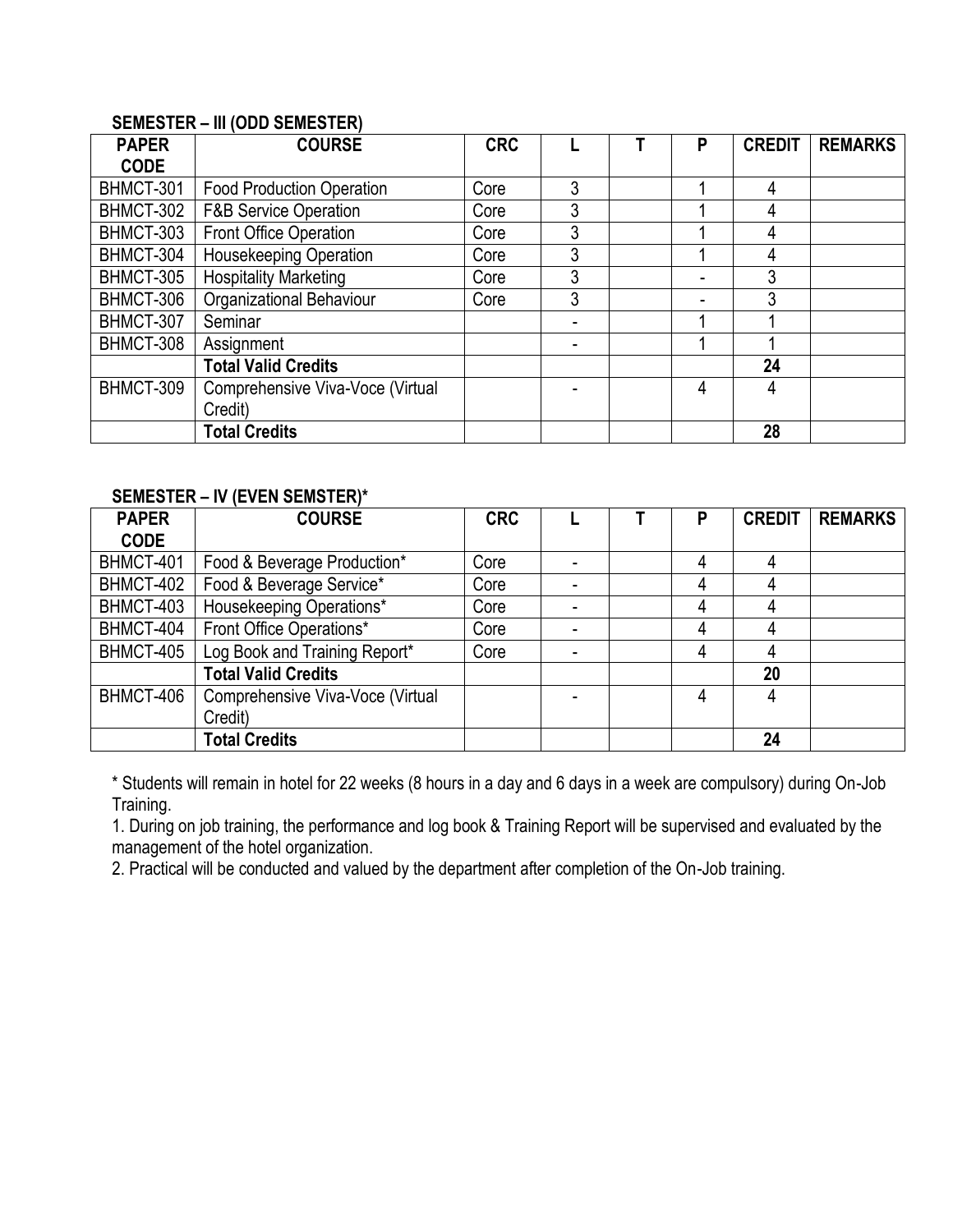## **SEMESTER – V (ODD SEMESTER)**

| <b>PAPER</b> | <b>COURSE</b>                                             | <b>CRC</b>                    |   | P | <b>CREDIT</b> | <b>REMARKS</b> |
|--------------|-----------------------------------------------------------|-------------------------------|---|---|---------------|----------------|
| <b>CODE</b>  |                                                           |                               |   |   |               |                |
| BHMCT-501    | <b>Food Production Management</b>                         | Core                          | 3 | 1 | 4             |                |
| BHMCT-502    | F&B Service Management &                                  | Core                          | 3 |   | 4             |                |
|              | Control                                                   |                               |   |   |               |                |
| BHMCT-503    | Front Office Management                                   | Core                          | 3 |   | 4             |                |
| BHMCT-504    | Housekeeping Management                                   | Core                          | 3 |   | 4             |                |
| BHMCT-505    | Foreign Language (French)*<br>Foreign Language (English)* | C. Elective<br>$\mathfrak{c}$ | 3 |   | 3             |                |
| BHMCT-506    | <b>Facility Planning</b>                                  | G.<br>Elective                | 3 |   | 3             |                |
| BHMCT-507    | <b>Industrial Visit</b>                                   |                               |   | 4 | 4             |                |
|              | <b>Total Valid Credits</b>                                |                               |   |   | 26            |                |
| BHMCT-508    | Comprehensive Viva-Voce (Virtual                          |                               |   | 4 | 4             |                |
|              | Credit)                                                   |                               |   |   |               |                |
|              | <b>Total Credits</b>                                      |                               |   |   | 30            |                |

\* Choose any one course out of Centric Electives.

|              | <b>SEMESTER - VI (EVEN SEMSTER)</b> |             |   |   |               |                |
|--------------|-------------------------------------|-------------|---|---|---------------|----------------|
| <b>PAPER</b> | <b>COURSE</b>                       | <b>CRC</b>  |   | P | <b>CREDIT</b> | <b>REMARKS</b> |
| <b>CODE</b>  |                                     |             |   |   |               |                |
| BHMCT-601    | Introduction to Management          | Core        | 3 |   | 3             |                |
| BHMCT-602    | Human Resource Management           | Core        | 3 |   | 3             |                |
| BHMCT-603    | Entrepreneurship in Tourism &       | Core        | 3 |   | 3             |                |
|              | Hospitality                         |             |   |   |               |                |
| BHMCT-604    | <b>Hotel Laws</b>                   | Core        | 3 |   | 3             |                |
|              | Foreign Language (French)*          | C. Elective | 3 |   | 3             |                |
| BHMCT-605    | Foreign Language (English)*         |             |   |   |               |                |
|              |                                     |             |   |   |               |                |
| BHMCT-606    | <b>Financial Management</b>         | G.          | 3 |   | 3             |                |
|              |                                     | Elective    |   |   |               |                |
| BHMCT-607    | Major Research Project              |             |   | 8 | 8             |                |
|              | <b>Total Valid Credits</b>          |             |   |   | 26            |                |
| BHMCT-608    | Comprehensive Viva-Voce (Virtual    |             |   | 4 | 4             |                |
|              | Credit)                             |             |   |   |               |                |
|              | <b>Total Credits</b>                |             |   |   | 30            |                |

\* Choose any one course out of Centric Electives.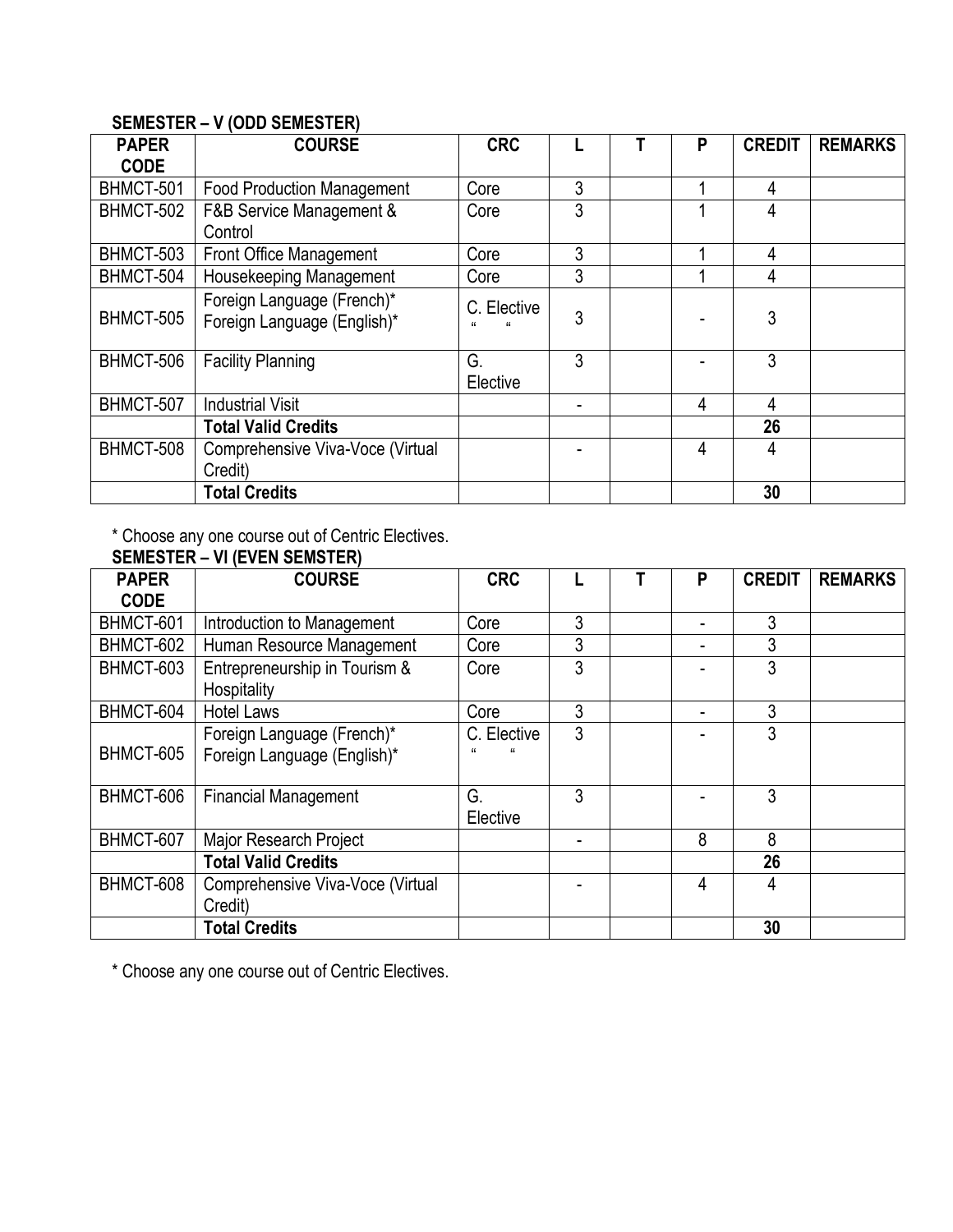## **YEAR ONE, FIRST SEMESTER**

## **101: FOUNDATION COURSE IN FOOD PRODUCTION-I**

- Objective: To impart technical skills of food production among students and to familiarize the students with day to day working atmosphere of food production department in a 5-star hotel.
- Unit-I History of Culinary Art. Introduction to organization chart of food production department in different category hotels. Factors affecting Kitchen organisation. Kitchen stewarding department, various sections in food production department organizational structure, duties and responsibilities of entire staff.
- Unit-II Raw materials used in F&B (Production) department: salt, liquids, sweetening, raising or leavening agents, thickening agents, binding agents, flavourings and seasonings.
- Unit-III Aims and objectives of cooking food, affect of heat on food, cooking methods, boiling, poaching, steaming, stewing, braising, roasting, grilling, baking, frying, griddling, or broiling. Special methods of cooking food, solar cooking, microwave, infrared. Application of these methods in actual cooking, Chinese and Indian methods of cooking food.
- Unit-IV Mise-en-place : washing, peeling, paring, cutting, mire-poix, mincing, meringue, mandoline, macedoine, shredding, slicing, slitting, grating, grinding, mashing, pureeing, kneading, marinating, stirring, whipping, blending etc. eggs, its uses, methods of cooking eggs and structure of egg.
- Unit-V Introduction and classification of different cooking equipment, their cleaning, maintenance and storage. Different types of ovens and modern kitchen equipments.

#### **Suggested Readings:**

- 1. Arora Krishna: Theory of Cookery: Frank Bros & Co.
- 2. Philip E. Thangam: Modern Cookery Vol. I and Vol. 2 : Orient Longman.
- 3. Klinton and Cesarani: Practical Cookery : Arnold Heinemann.
- 4. Fuller J. Barrie and Jenkins: Accompaniments and Garnishes from waiter: Communica Europea.

#### **FOOD PRODUCTION**

#### **PRACTICALS**

**1.** Identification of utensils, description, use and handling hygiene - kitchen, personal.

#### **2. EGG COOKERY**

- Preparation of:
	- (i) Hard and soft boiled eggs.
	- (ii) Fried eggs.
	- (iii) Poached eggs.
	- (iv) Scrambled eggs.
	- (v) Omletet's (Plain, Spanish, Stuffed)
	- (vi) Egg Dishes (Oeuf florentine, Oeuf benedict, Oeuf deur mayonnaise, Oeuf portugese)

#### **3. SIMPLE POTATO DISHES**

Mash potato, jacket potato, baked potato, roasted potato, French fries.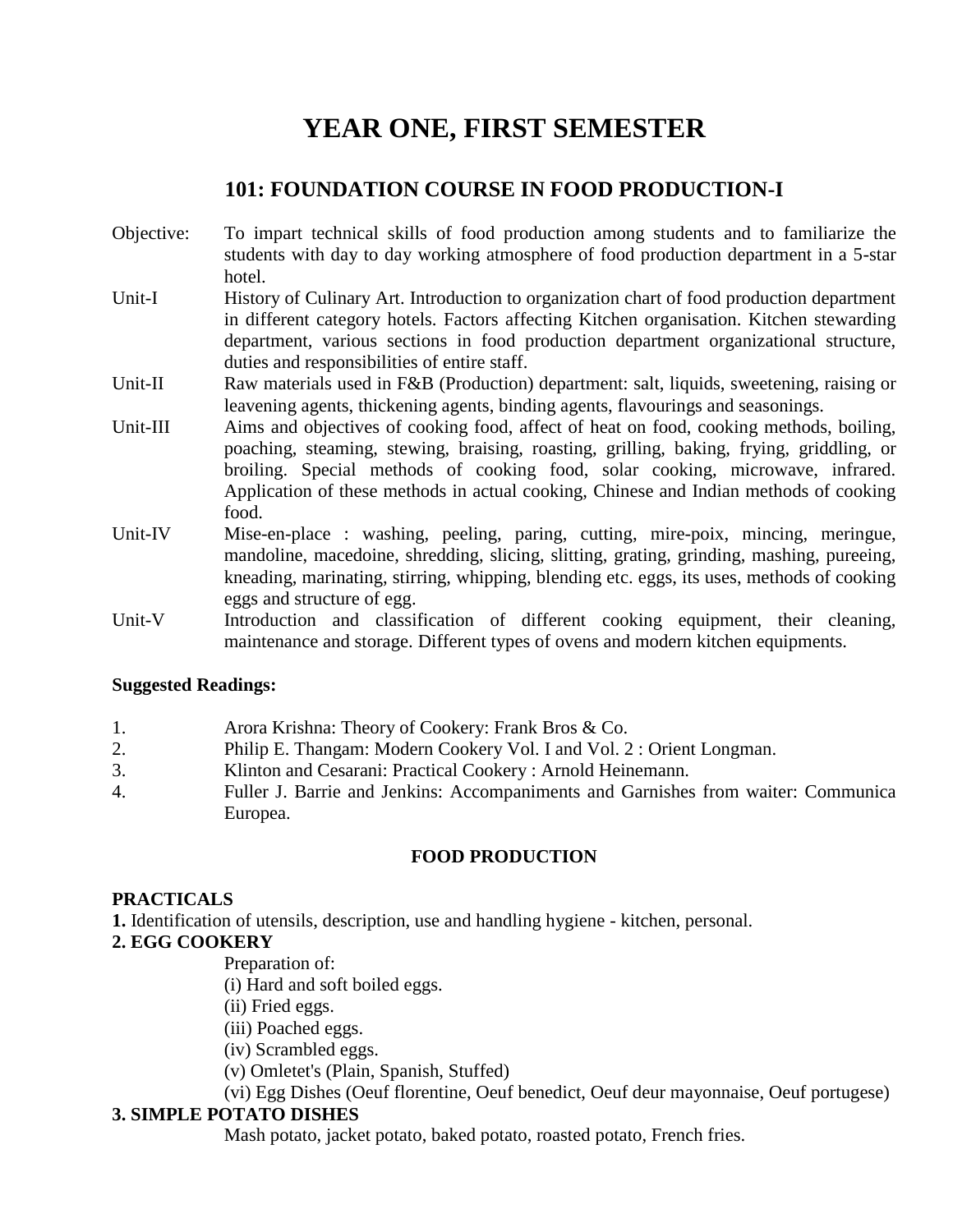#### **4. PREPARATION OF VEGETABLES**

(i) Cuts of vegetables

Julienne, Jardiniere, Dices, Cubes, Macedoine, Paysanne, Shredding, Concasse, Mire-poix.

(ii) Blanching of Tomatoes and Capsicum.

(iii) Cooking vegetables :

Boiling (potatoes, peas), Frying (Aubergine, Potatoes), Steaming (Cabbage), Braising (Potatoes), Braising (Onions, Cabbage)

#### **5. RICE AND PULSES COOKING**

(i) Identification of types of rice varieties and pulses.

(ii) Simple preparation of (a) Boiled rice (Draining and absorption) method.

(iii) Fried rice.

(iv) Simple dal preparation.

(v) Wheat, products like making chapattis, parathas, phulkas, kulchas and puris.

#### **6. INDIAN MASALAS**

(i) Composition of basic Indian Masalas.

#### **7. INDIAN BREAKFAST**

(i) Preparation of puri/bhaji, aloo paratha, chola bhatura, idli/sambar, different dosas.

#### **8. Fruit and Vegetable Carving for Buffet Presentation**

## **102 : FOUNDATION COURSE IN FOOD AND BEVERAGE SERVICE-I**

- Objective: To impart an overview of entire food and beverage service department and to make students familiar with the working procedures and skill required in managing this department.
- Unit I An introduction of food and beverage industry, types of food and beverage operations. Organizational structure of food and beverage department in different kinds of hotels i.e. 5 star, 3 star and unapproved category etc. Different types of food and beverage outlet - Restaurant, Banquet, Bar, Disco theque, Fort fooduction etc. Classification of Catering Establishment
- Unit II Food and beverage (services) equipments: Introduction about the entire food and beverage (services) equipments, their use and maintenance procedure e.g. equipment's used in still room, silver room, wash up, dispense bar, furniture, linen, chinaware, table ware and glass ware.
- Unit III F & B service department hierarchy. Attributes of food and beverage (service) staff, personal hygiene, appearance, attitude, etiquettes and salesmanship. F & B service method (different types).
- Unit IV Department coordination: A study of various department to which food and beverage (service) department interacts e.g. front office, housekeeping, and sales and marketing department etc.
- Unit V Food and beverage (services) areas: Study of different food and beverage (services) areas like still room, silver room wash up, hot plate, dispense bar etc.

#### **F & B Terminology.**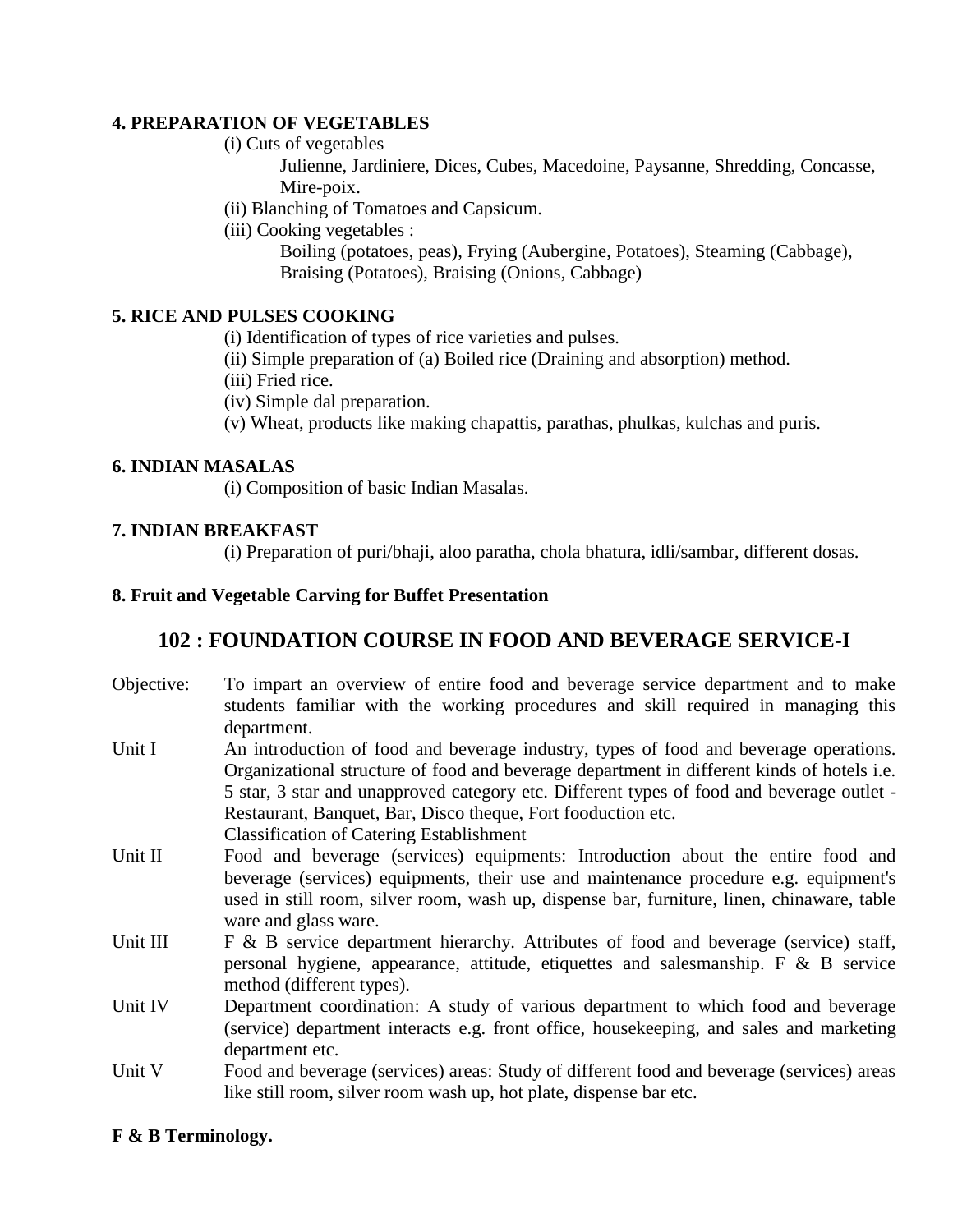#### **Suggested Readings**

1. Food & Beverage Service : Dennis Lillicrap and John Cousins (specially 7th edition) 2. Sudhir Andrews: Food and Beverage Service Training Manual: Tata McGraw Hill.

#### **Food and Beverage Service**

#### **Practical**

#### **Familiarisation of :-**

- (a) Cutlery, Crockery, Glassware, Flatware, Holloware.
- (b) French terms related to the above.
- Mise-en-scene & Mise-en-place:- Dusting, vacuuming, arranging tables and chairs, linen replenishment, accompaniments, condiments, side board, silver cleaning, laying of tables according to the covers.
- **TECHNICAL SKILLS:-** Holding and using service gear, carrying plates using salver and tray, using service plate, carrying glasses.

#### **CARE AND MAINTENANCE OF EPNS ITEMS**

#### **1. ACTUAL SERVICE PRACTICAL**

- a) English/Silver Service
- b) Pre-plated service
- c) Taking the order
- d) Taking restaurant reservations/bookings
- e) Receiving and seating guests
- f) Setting room service tray for different meals
- g) Laying the table covers
- h) Napkin folding (10 folds)

## **103 : FOUNDATION COURSE IN FRONT OFFICE -I**

- Objectives: This module is prescribed to appraise students about Hotel Front Office and its basic function.
- Unit I Front office: Introduction : types of hotels, staff structure, job profile, front office desks reception, registration, reservation, information and cash counter. History of Indian hospitality industry and tourism about MICE.
- Unit II Qualities of front office salesmanship, departments front office coordinates with, types of rooms.
- Unit III Reception : Qualities of receptionists, details of arts and architecture of front office desks, etiquettes, personal hygiene and personality traits.
- Unit IV Reservation: Types of reservation cancellation procedure, room retention charges, registration of foreign and domestic visitors, modes of receiving payments.
- Unit V Lobby: Job description of bell boy, arrival/departure procedure, control of bell boys left luggage procedure, scanty baggage procedure.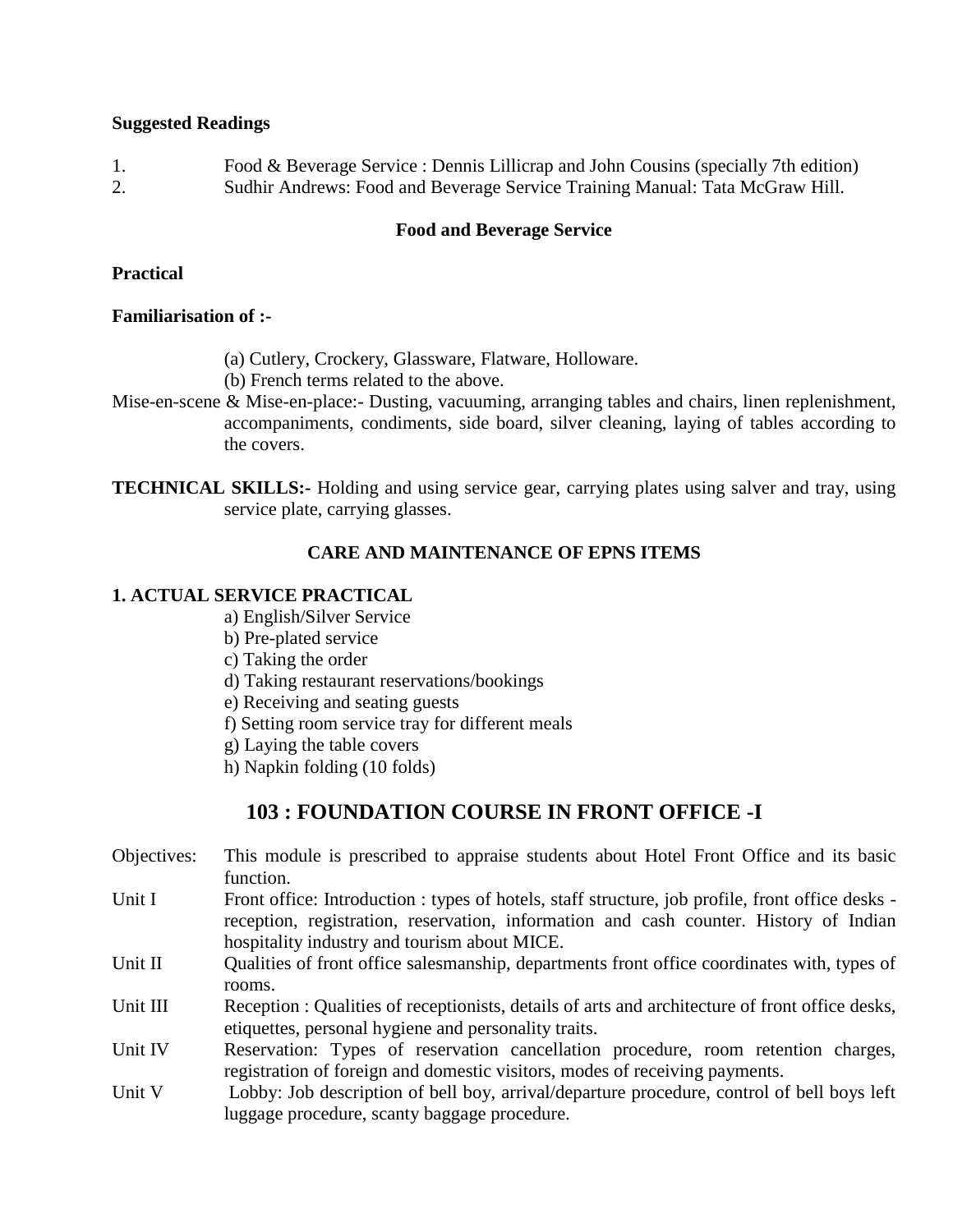#### **Suggested Readings:**

1. Andrews, Sudhir : Hotel Front Office : Tata McGraw Hill, New Delhi. 2. Front Office Operations - Bhattacharya.

#### **FRONT OFFICE OPERATION**

#### **PRACTICAL**

| 1. | (i) Identification of F.O. equipment.<br>(ii) Filling up a Reservation form<br>(iii) Glossary of Front Office terms<br>(iv) Telephone handling at Reservations and Standard phrases.<br>(v) Using computer to display reservations menu, blocking accommodation, checking<br>availability and making an amendment/cancellation. |
|----|---------------------------------------------------------------------------------------------------------------------------------------------------------------------------------------------------------------------------------------------------------------------------------------------------------------------------------|
| 2. | (i) Role play: At the porch, guest driving in. Doorman opening the door and saluting                                                                                                                                                                                                                                            |

guest; calling bellboy. (ii) At the Front Desk: Guest arriving: greeting and offering welcome drink, checking if there is a booking.

## **104 : FOUNDATION COURSE IN HOUSE KEEPING -I**

- Objectives: To familiarize the students with the operation of the housekeeping department and routine functions of staff members.
- Unit I Role of HKG: Importance and role in achieving guest satisfaction and repeat business, responsibility of HK department.
- Unit II Introduction to house keeping : layout, organization chart applicable to categories of hotels, role of key personnel of the department job description of H.K. Personnel, Coordination with other department. Qualities of H.K. Staff.
- Unit III Care and cleaning of different surfaces: metal, glass, ceramic, wood, marble, leather, rexine. Cleaning equipments: Criteria for selection: equipments used, (manual/mechanical), care, maintenance and storage.
- Unit IV Rooms and floors : Knowledge of rooms, rules of guest floor, maids carts, maids services room/floor pantry, principles of cleaning hygiene and safety factors in cleaning, job work card, procedure for cleaning of guest rooms (vacant room, check out room, occupied room), under repair room, special and periodical cleaning of rooms, second service, turn down service, replenishment of supplies and amenities, housekeeping supervision (importance of inspection, checklist, dirty dozen).
- Unit V Cleaning agents: Criteria for selection, classification, care and storage. Relationships between various departments of the hotel and glossary of terms.

#### **Suggested Readings**

- 1. Andrews Sudhir: Hotel Housekeeping Manual, Tata McGraw Hill.
- 2. Branson and Lennox, Hotel Housekeeping: Hodder and Stoughton.
- 3. A.C. David: Hotel and Institutional Housekeeping.
- 4. Wellek, Hotel Housekeeping.
- 5. Housekeeping Management Margaret Kappa.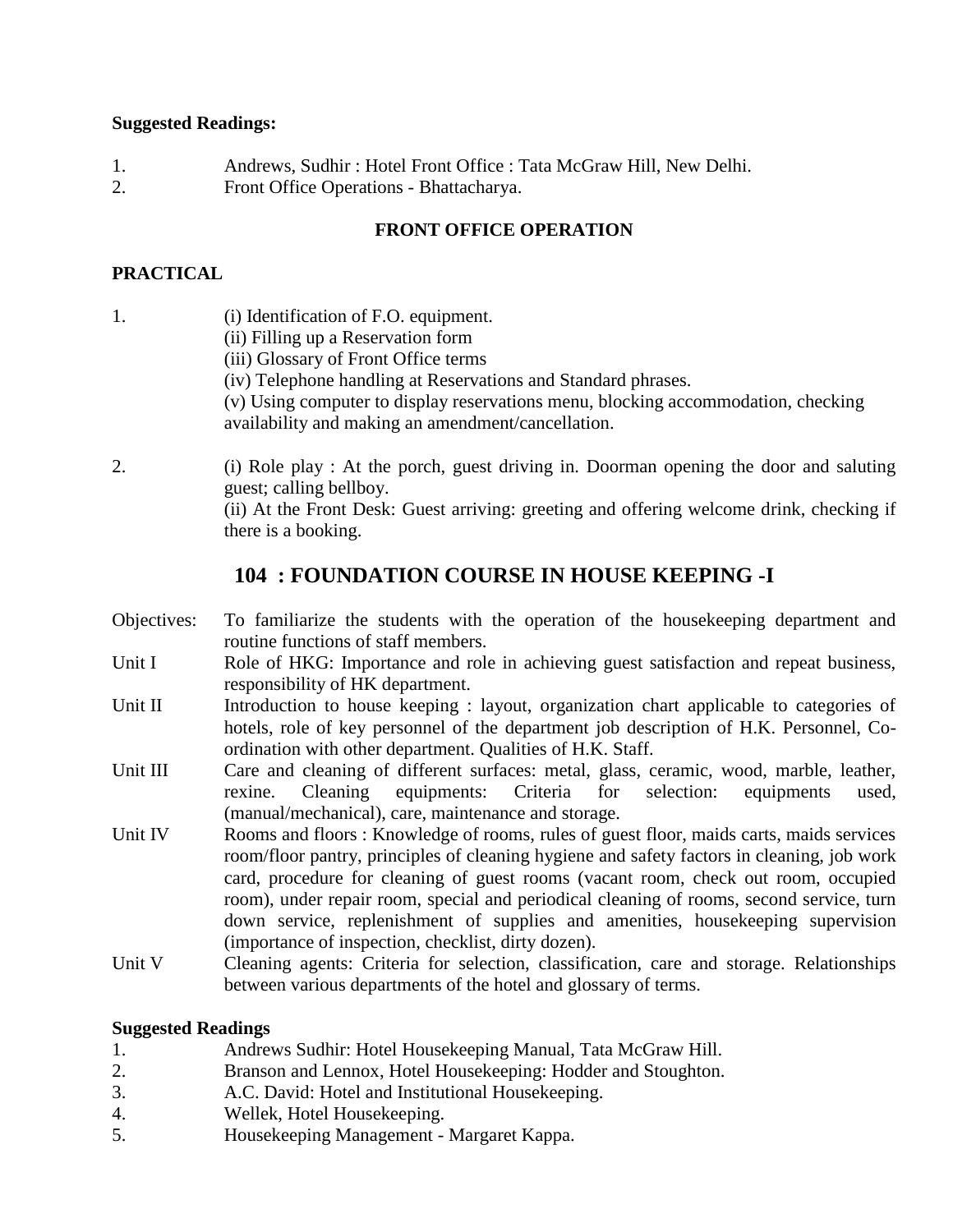#### **HOUSEKEEPING**

#### **PRACTICALS**

- 1. Rooms layout and standard supplies (amenities)
- 2. Identification of cleaning equipments both manual and mechanical use of diff. brushes, rooms, mops, identification of cleaning agents.
- 3. Maids Trolley : Set up, stocking and usage.
- 4. Bed making: Identifying of linen, Step by step procedure for making bed/turn down service.
- 5. Cleaning guestrooms (vacant occupied, departure), placing/replacing guest supplies and soiled linen.
- 6. Cleaning of different surfaces e.g. windows, tabletops, picture frames under beds, on carpet, metal surfaces, tiles, marble and granite tops.
- 7. How to do a guest room inspection : Use of check list, Making a maintenance order, Follow up with control desk.

## **105 : BUSINESS COMMUNICATION**

- Objective: To develop communication skills of the student, self expression, verbal and written, objective reporting, to make students think creatively and analytically and to develop in the correct pronunciations.
- Unit I Communication process, types of communication, effective communication. Elements of English grammar, common errors in sentences.
- Unit II Essays : report writing, precie, comprehension of passage.
- Unit III Basic letter writing, memorandums, official letters.
- Unit IV Writing a bio-data for job interviews, job description, letter of application and resignations.
- Unit V Basic personality traits-dress, address, gestures and manners, self evaluation and development, SWOT, overcoming hesitation, mock interviews, role play.

#### **Suggested Readings**

- 1. 30 minutes to succeed in Business Writings-Graham Hart.
- 2. Kaul, Asha. Business Communication, Prentice Hall (India), New Delhi.

## **106 : COMPUTER APPLICATION**

- Objectives This module is prescribed in the course to impart knowledge of computers and its application.
- Unit I Introduction: What is a Computer? Computer v/s Human brain, impact and versatility of computer. Role of computers in our life. Types/classification of computers or computer dynasty.
- Unit II Evolution of Computers: Abacus, analog machines and Napier's Bones, basic pascal and his role in evolution process, Charles Babbage, Heman Hollerith, IBM mark I computer generations to Pentium IV.
- Unit III Computer its characteristics, anatomy and architecture: Characteristics of a computer, capabilities and limitations, dangers of computers, anatomy, ALU storage devices. CPU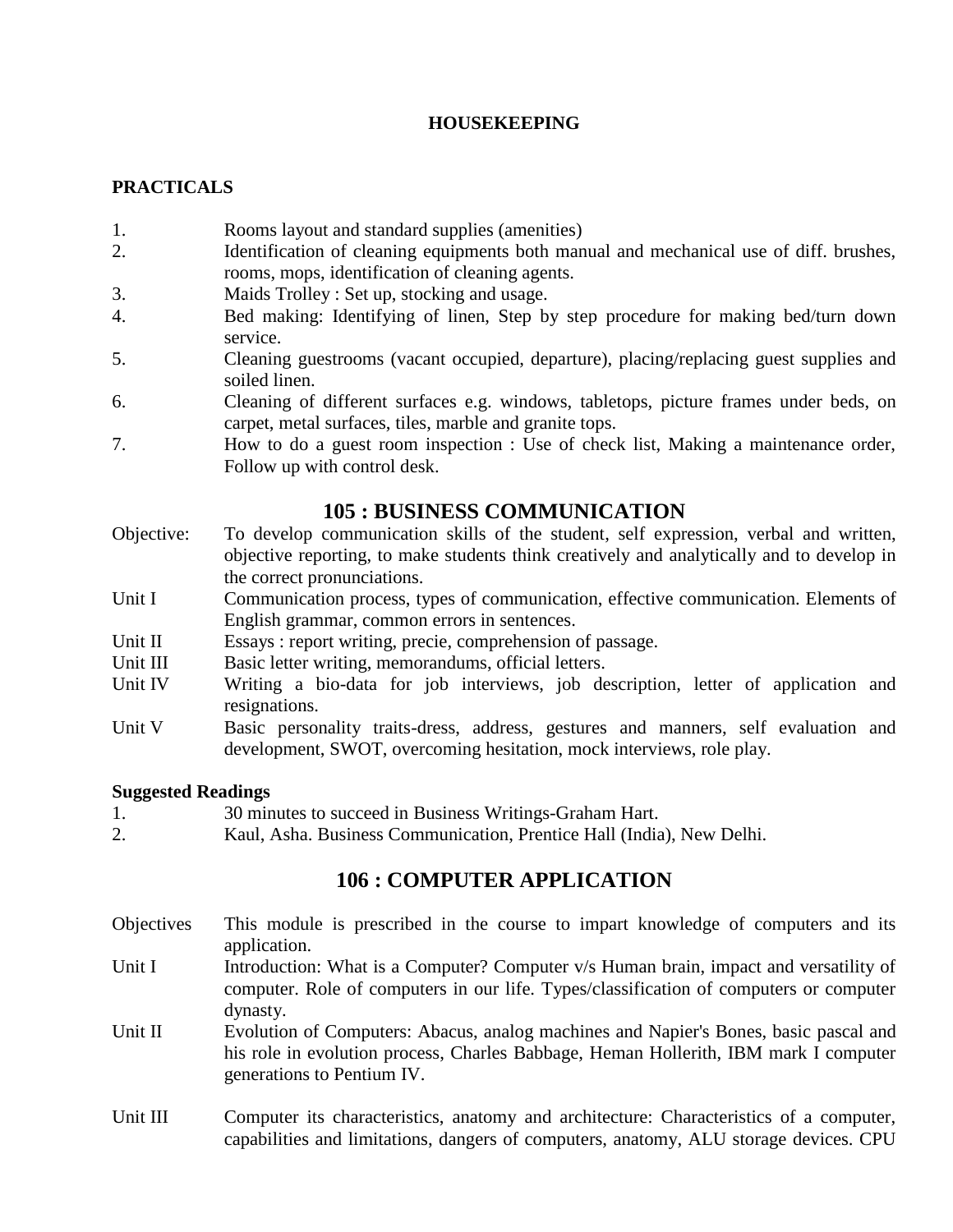types of memory, computers architecture, computer programming and use of assembly languages.

- Unit IV Word processing excel spreadsheet software live power point, window functions (creating a document editing, saving, searching etc) Email and internet.
- Unit V Presentation Package: Creating, opening and saving presentation, working in different views working with slides, adding and formatting text, designing slides, shows, running and contracting a slide show, printing presentation.

#### **Suggested Readings:**

- 1. Braham, B. Computer System in Hotel and Catering Industry, Casseu.
- 2. Basandra, S.K. Computer Today, New Delhi: Galgotia Publications.
- 3. Clark, A Small Business Computer Systems. Hodder and Stoughton.
- 4. London, K.C. and London, J.P.: Management System Information System a contemporary perspective McMilan.

## **107 : SEMINAR**

## **108 : ASSIGNMENT**

## **109 : COMPREHENSIVE VIVA-VOCE (VIRTUAL CREDIT)**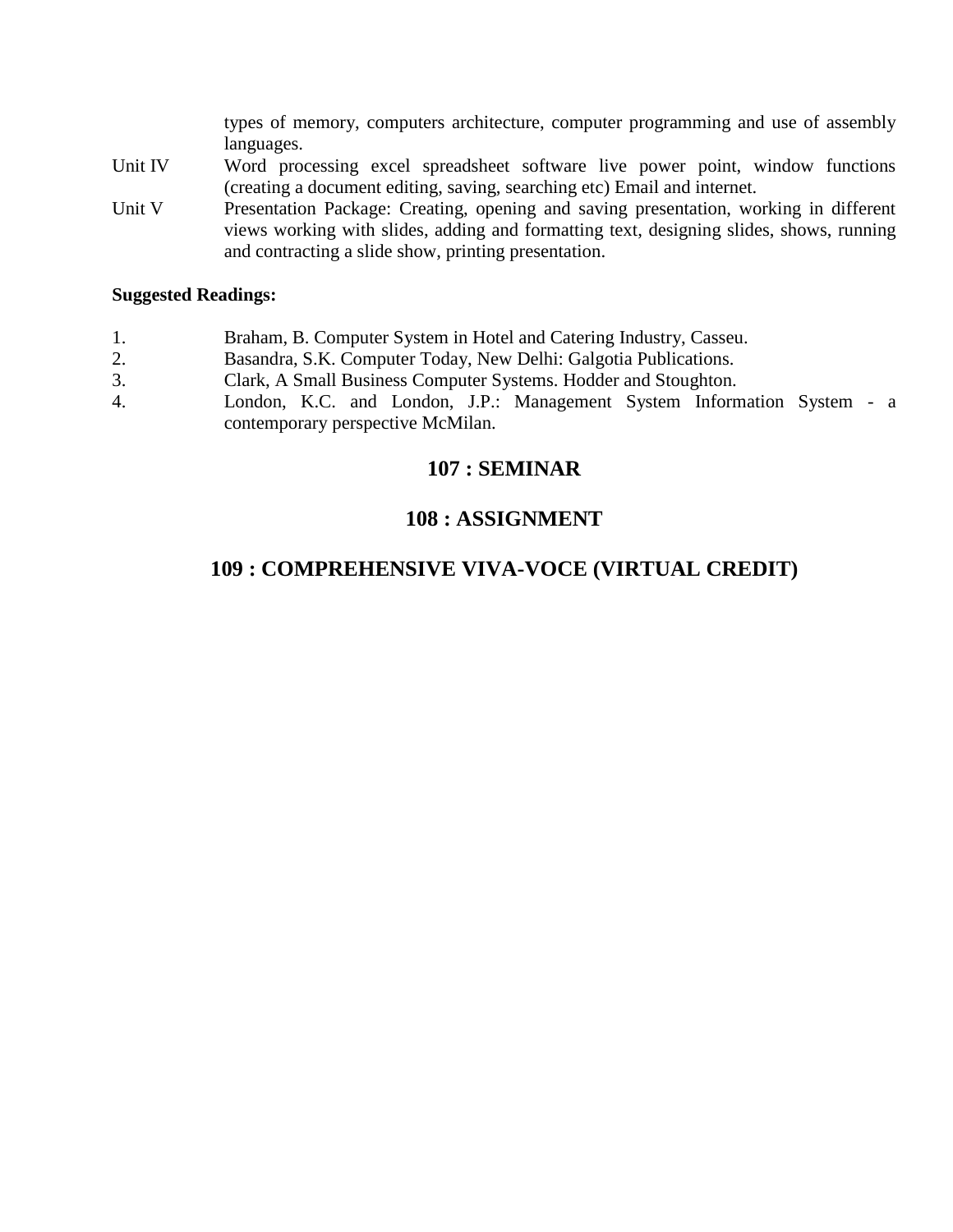## **SECOND SEMESTER**

## **201 : FOUNDATION COURSE IN FOOD PRODUCTION-II**

- Objective To manage the entire skills and procedure of the food production. To develop certain technical skills to build up successful professionalism in the catering industry.
- Unit I Classification of vegetables and fruits, its composition, storage, plant pigments, cuts of vegetables and its selection factors.
- Unit II Kitchen layout planning, factors affecting kitchen layout, working triangle, flow of activity, human engineering in the kitchen, structural consideration in the kitchen, trends in the layout planning of modern kitchens, types of kitchen layout.
- Unit III Menu planning, factors affecting menu planning and types of menu, planning for children's, railways, air lines, canteens.
- Unit IV Stocks, preparation of different stocks, precautions taken while preparing stocks, glazes and chud froid and its various kinds.
- Unit V Preparation of mother sauces, mother sauces and its derivatives, purpose of sauces, faults in sauce making, rectification of mayonnaise, sweet sauces, classification of soups, international soups.

#### **Suggested Readings**

- 1. Arora Krishna: Theory of Cookery, Frank Bros & Co.
- 2. Philip e. Thangom: Modern Cookery vol. 1 and 2: Orient Longman
- 3. Klinton & Cesarani: Practical Cookery: Arnold Heineman.
- 4. Fuller J. Barrie & Jenkins: Accompaniments and Garnishes from waiter, communica Europa.

#### **FOOD PRODUCTION**

#### **PRACTICALS**

#### **1. PREPARATION OF STOCKS**

(i) Demonstration and preparation of: white stock, brown stock and fish stock.

#### **2. PREPARATION OF SOUPS**

- (i) Cream soups (spinach, tomato, vegetable)
- (ii) Puree soups (Lentil, peas, carrot)
- (iii) Cut vegetable soups (broth, minestrone)
- (iv) Veloute (princess, Volaille, etc.)
- (v) National soups (Mulligatawny, French Onion)
- (vi) Consmme (Royal, Julienne, Xavier)

#### **3. VEGETABLE DISHES**

- (i) Veg augratin
- (ii) Stew vegetable
- (iii) Boiled vegetable
- (iv) Glazed vegetable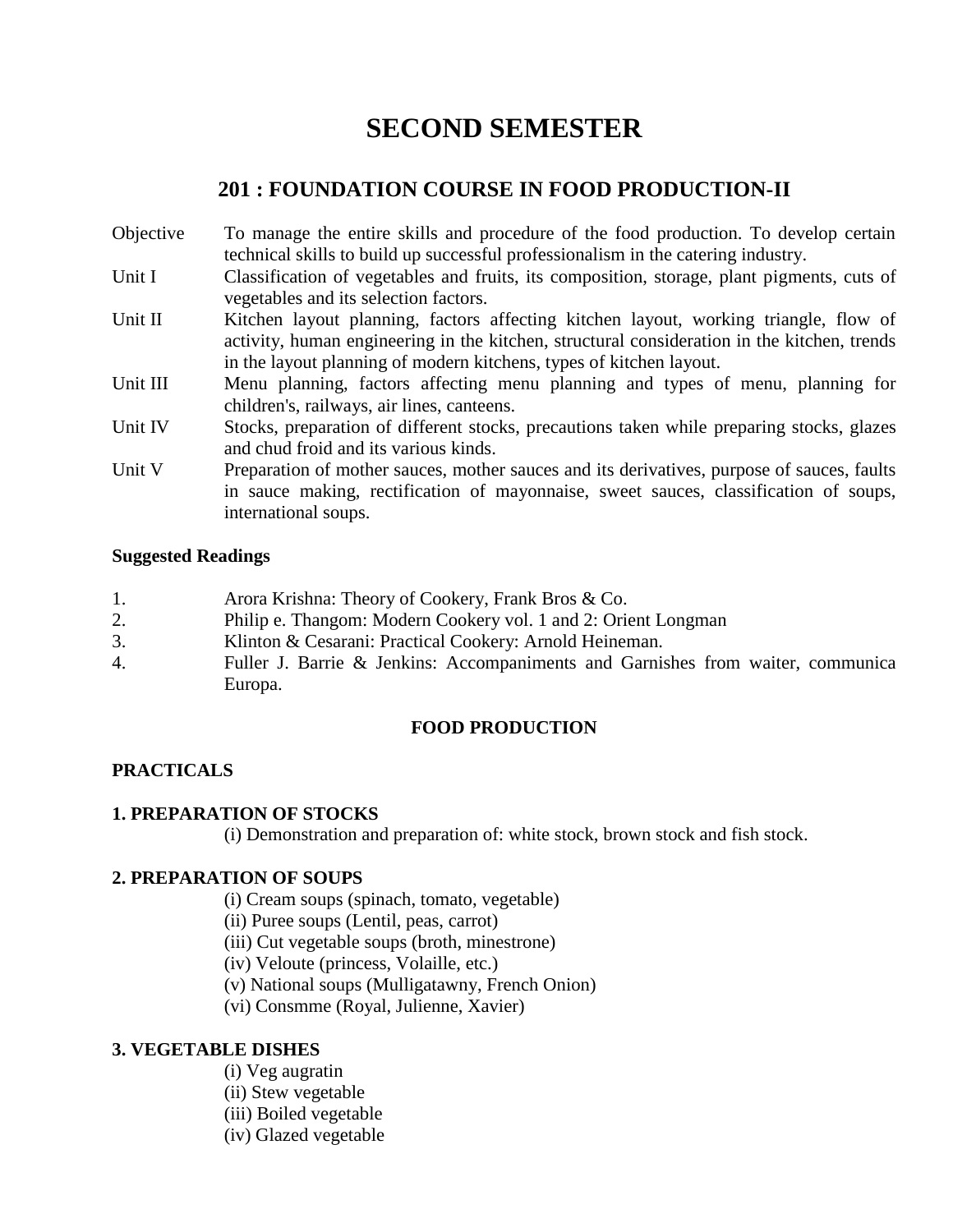#### **4. SAUCES**

Demonstration and preparation of :

(i) Sauce Bechamel + Derivatives (Mornary, Mustard)

(ii) Espagnole + Derivatives (Lyonnaise, Maderia)

(iii) Veloute + Derivative (Supreme, Allemande)

(iv) Hollandaise + Derivative (Bearnaise)

(v) Mayonnise + derivative (Tartare, Cocktail)

#### **5. ENGLISH AND CONTINENTAL BREAKFAST (Preparation)**

(i) Preparation of a 3 course Indian menu - to include regional cuisine as studied in theory (Bengal, Goa, Kashmir, Punjab).

(ii) Preparation of Indian Snacks for high tea (Veg. + Non. Veg)

#### **6. BREAD MAKING**

(i) Preparation of simple and enriched bread/recipes.

(ii) Bread rolls (different shapes)

(iii) Bread loaf (brown and white)

(iv) Croissant, Brioche preparation

#### **7. PREPARATION OF SIMPLE CAKES**

(i) Genoise (ii) Sponge (iii) Fruit Cake

## **202 : FOUNDATION COURSE IN FOOD AND BEVERAGE SERVICE - II**

- Objectives To develop a thorough knowledge of all food and beverage outlets and all specialised services offered in a luxury hotel.
- Unit I The Restaurant: Different types of restaurant, organizational hierarchy of a restaurant, basic etiquette of restaurant staff, briefing and debriefing, duties and responsibility of F & B staff. Different type of meal and breakfast. Different type of meal and breakfast, Miseen-Scene and Mis-en-place: Meaning, works to be done for mise-en-scene and mise-en place in restaurant (Light decor, Furniture, chair, tables side board, lines). Meals and menu planning menu and types, its courses, objective. French classical menu.

Unit II Types of Food service.

- Unit III The menu : Classical sequence of course, classes of menu and hors d'oeuvre, potage, oeufs, Farinaceous, Poisson, Entree, Sorbet, Releve, Roti, Legumes, Entremet, Fromage, Dessert, Beverage. Different types of influences of compilation of the menu. Ala carte, table d' hote, food and accompaniment, India, Continental, Chinese ... menu compilation . Sale Control - kot, bill, record keeping.
- Unit IV Non alcoholic beverages : Tea-producing countries, purchasing brand, stoage, making of tea, and different types of tea. Coffee, brand grinding storage, characteristics, making and kinds of coffee. Dispense bar, cold beverages.., mineral water, cordial and squashes, syrups and mocktails.
- Unit V Tobacco, cigar, cigarettes, types and brand names care and storage.

#### **Suggested Readings**

1. Food and Beverages Service: Dennis Lillicrap and John Cousins (specially 7th edition)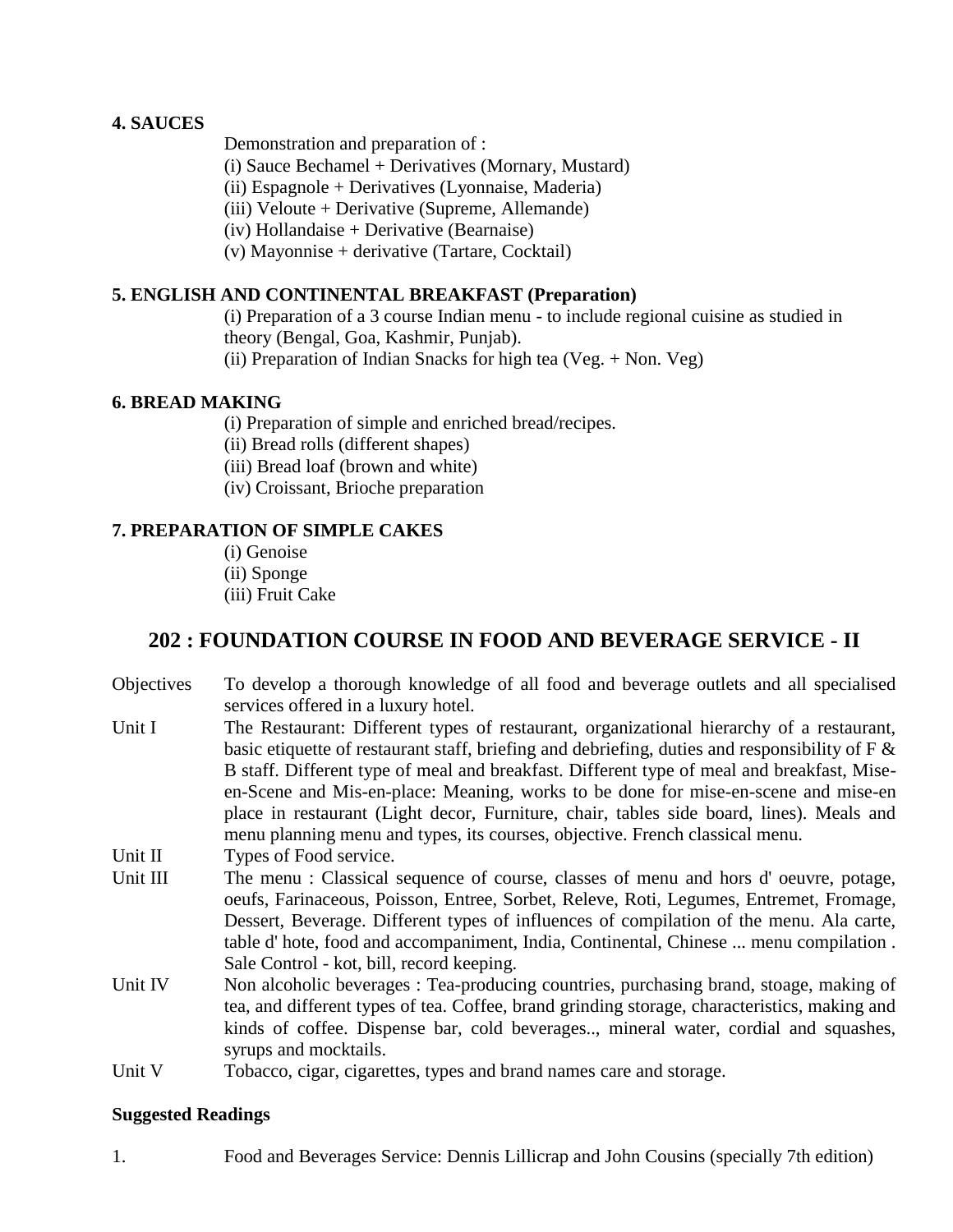- 2. Sudhir Andrws: Food and Beverage Service Training Manual: Tata McGraw Hill.
- 3. Text Book of Food and Beverage Service: S.N. Bagchi/Anita Sharma: Aman Publication.
- 4. Professional Food and Beverage Service Management: Brian Verghese (Macmillan).

#### **F & B SERVICES -II**

#### **PRACTICALS**

#### **1. METHODS OF SERVICES AND CLEARANCE**

(i) Table laying for different meals and Re laying.

- (ii) Set up and service of water, juices, soft, drinks squashes, syrups.
- (iii) Table d' hote cover and A la carte cover.
- (iv) Services of Food: Soup, meat, fish, potatoes, vegetables, sweets, cheese.
- (v) Service of tea and coffee, including accompaniments.
- (vi) Services of cigars and cigarettes
- (vii) Changing of dirty Ash try.

#### **2. REGIONAL CUISINS PRACTICAL**

- (i) Menu writing of Regional dishes
- (ii) Table laying for regional dishes
- (iii) Services of regional dishes

#### **3. BREAKFAST SERVICES PRACTICAL**

(i) Laying of difference type of breakfast cover with all table appointments like butter dish,

supreme bowl (for service of grape fruit etc.).

(ii) Laying a room service tray for bed tea and breakfast (continental and English).

## **203: FOUNDATION COURSE IN FRONT OFFICE -II**

- Objective: This module to prescribe to appraise students about hotel front office and functioning of front office desks.
- Unit I Reception: Night duty, night clerk report, VIP list, communication and its use in hotels, paging, role of the night auditor: C Form; Scanty Baggage arrivals.
- Unit II Reservation : Group reservation, discount and allowances, reservation slip, whitney rack system, reservation chart, guest history card, amendment/cancellation of bookings. Key and key control.
- Unit III Information : Information racks, receiving message, message slips, key rack with message lights, handling guest mails and message through telephone, fax etc. role of the concierge.
- Unit IV Telephone : Telephone exchange, qualities of telephone operation, registers used in tel. exchange, general duties and wake-up-calls procedure.
- Unit V Cash : Credit cards, procedure for handling, procedure for accepting the foreign exchange, foreign currency transaction, traveler's cheque, credit control.

#### **Suggested Readings:**

- 1. Andrews, Sudhir: Hotel Front Office, Tata McGraw Hill, New Delhi.
- 2. Malik, S.: Profile of Hotel and Catering Industry, Heineman.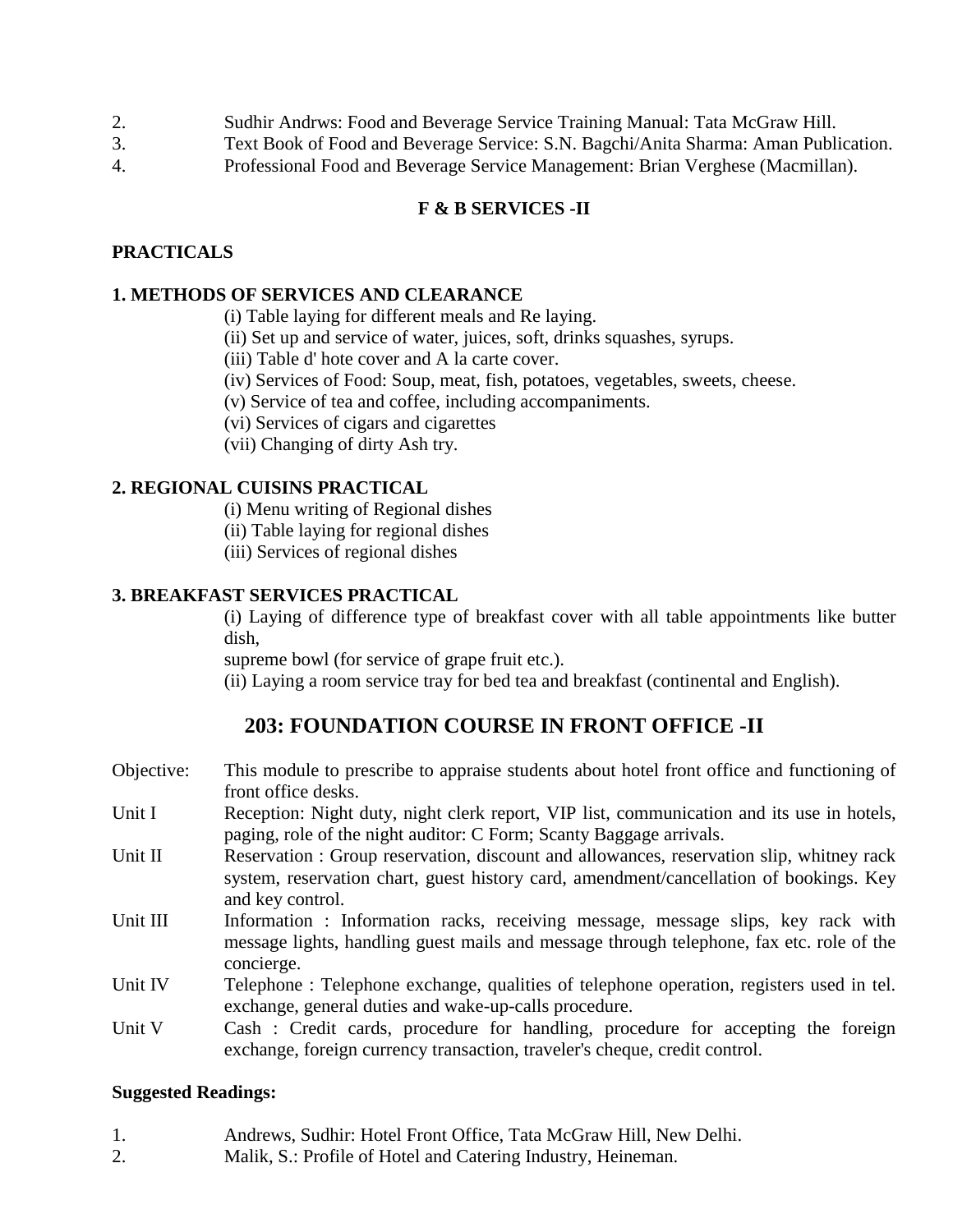#### **FRONT OFFICE**

#### **PRACTICALS**

#### **1. REGISTRATION OF GUEST**

(i) Pre registration procedure

(ii) Filling up a guest registration card

(iii) Determining Room availability (Room Position) Formula

(iv) Errand card Key card, electronic key cutting replacement of lost electronic key card issue of lost electronic key card, issue of duplicate)

(v) Arrival and departure intimation to house keeping etc.

#### **2. FAMILIRISATION WITH RECORD BOOKS, LISTS AND FORMS SUCH AS**

- (i) Arrival/departure register
- (ii) Departure intimation

(iii) Arrival/departure list

(iv) No show/cancellation report

(v) VIP list

(vi) Fruits and flowers requisition

(vii) Left luggage register

(viii) Bell boy movement control sheet

(ix) Scanty baggage register

(x) Arrival and departure errands cards

(xi) Expected arrival/departure list

## **204 : FOUNDATION COURSE IN HOUSEKEEPING -II**

- Objective: To enable the student to understand works performed over control desk, linen room and public areas.
- Unit I House keeping procedures: HK control desk, role and importance of C.D., types of registers, ledgers and files to be maintained, handling of lost and found and glossary of terms.
- Unit II Public area cleaning, cleaning of back of the house areas and front of the house areas (lobby, cloak rooms, restaurants, bar, banquet halls, lifts/elevators, staircase, corridor, back areas).
- Unit III Linen room/tailor room: Layout, equipment's used, types of linen and sizes, procedure for getting fresh linen, storage tips, quantity of linen (PAR STOCK) and control of linen, recycling of discarded linen, linen hire, buying linen, activities performed and equipments used in tailor room. Uniform - advantage and disadvantage, layout of uniform and selection. Laundry: OPL/ In-house laundry, flow process of laundry through OPL, wash cycle, laundry agents, equipments used in laundry, valet service, dry cleaning, stain removal.
- Unit IV Flower arrangement in indoor plants rooms: Hints and guidelines on preserving freshness of natural flowers, types/styles of flower arrangement, equipments used for F.A.

Unit V House keeping practices: pest control: types of pests, control measures, contract services.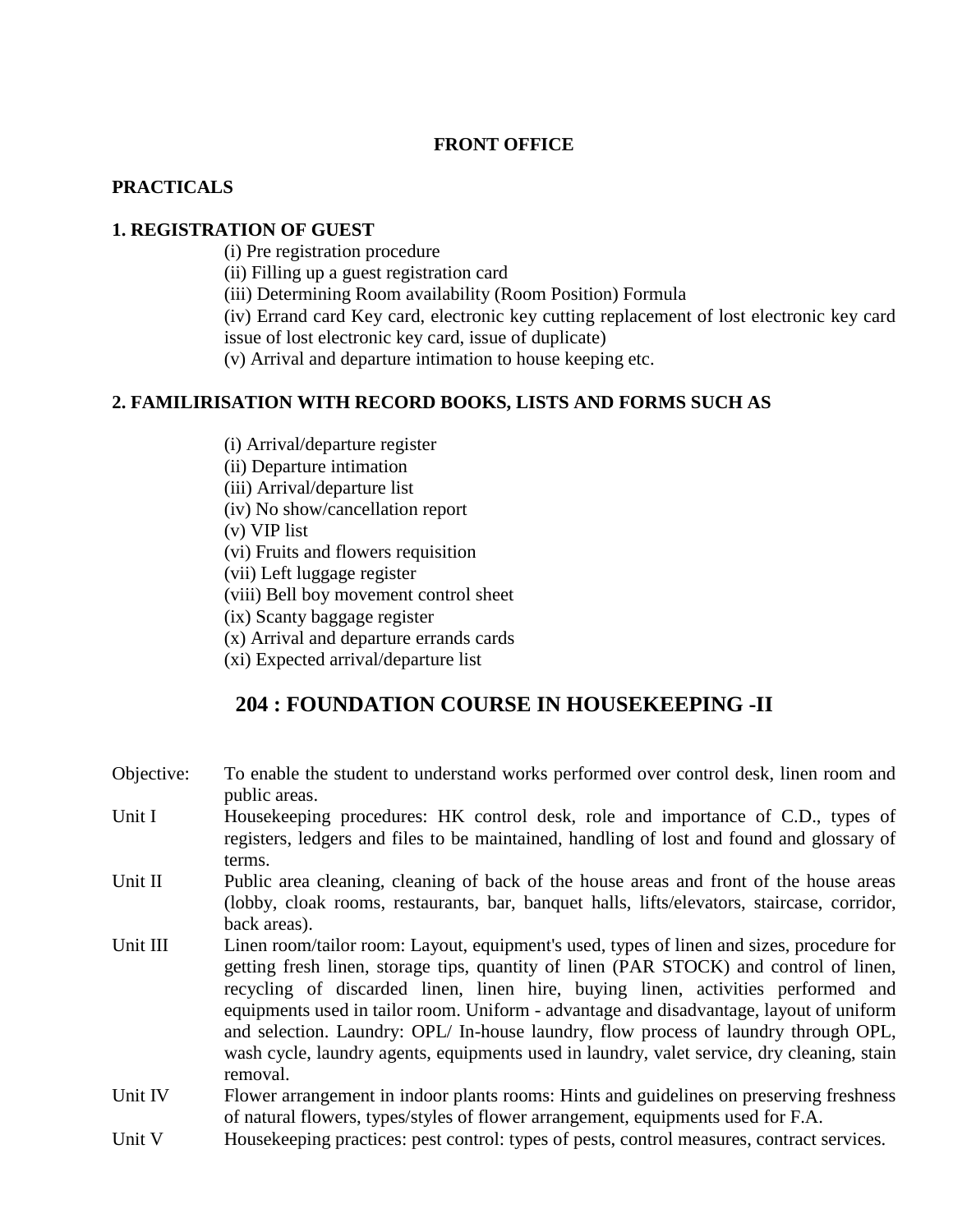#### **Suggested Readings:**

- 1. Andrews Sudhir, Hotel, Housekeeping Manual, Tata, McGraw Hill.
- 2. Branson & Lennox: Hotel Housekeeping, Hodder and Stroghton.
- 3. Wellek: Hotel Housekeeping.
- 4. A.C. David: Hotel and Institutional Housekeeping.

#### **HOUSEKEEPING**

#### **PRACTICALS**

- 1. (i) Layout of linen room and uniform room
	- (ii) Cleaning of public areas and inspection of public areas (lobby, restaurant, staircase, cloak rooms, corridor, offices, back areas)

(iii) Stain removal: different types of stains to be removed by hand using different chemicals.

- (iv) Using a washing machine for linen wash after stain removal.
- (v) Pressing uniforms and different types of linen.
- (vi) Laundering labels.
- (vii) Flower arrangement practice of making fresh flower and dried flower arrangement.

## **205 : NUTRITION, FOOD SCIENCE, HYGIENE AND SANITATION**

- Objective: To make students aware with nutrition, calorific value of different foods and concept of balanced diets. To provide information regarding contaminated food, caused of contamination and sanitary techniques for prevention.
- Unit I Definition and introduction, nutritional charts: its use and relevance, importance of nutrition in day to day life.
- Unit II Calorific values of food: its importance and definition, daily requirements, of energy by man woman and children.
- Unit III Eating habits of Indian people: Factors which affect the eating habits, good and bad eating habits. Balanced diets: Diet for different age groups occupation and climate, its importance and relevance.
- Unit IV The place of hygiene in the catering industry, personal hygiene for staff members in the food production areas and those coming in contact with the guest. Meaning of food poisoning and food and water borne disease, moulds, yeast, bacteria, and transference of bacteria.
- Unit V Food sanitation: Hygienic food handling, high risk foods, preventing contamination, temperatures control, storage of food, hygiene regulations, design of premises and equipment in the kitchen cleaning and disinfection, cleaning agents-water, detergents, abrasives, disinfectants etc. cleaning schedules, pest control, waste disposal.

#### **Suggested Readings:**

- 1. David MC Sware, Nancy Rue, Richard Linten: Essentials of food Safety and Sanitation.
- 2. Cairncross Kiocchar: Studying Hygiene Behaviour
- 3. Longrce and Blader: Sanitary Techniques in food Service
- 4. Ghosh B.N.: A Treatise on Hygiene and public health.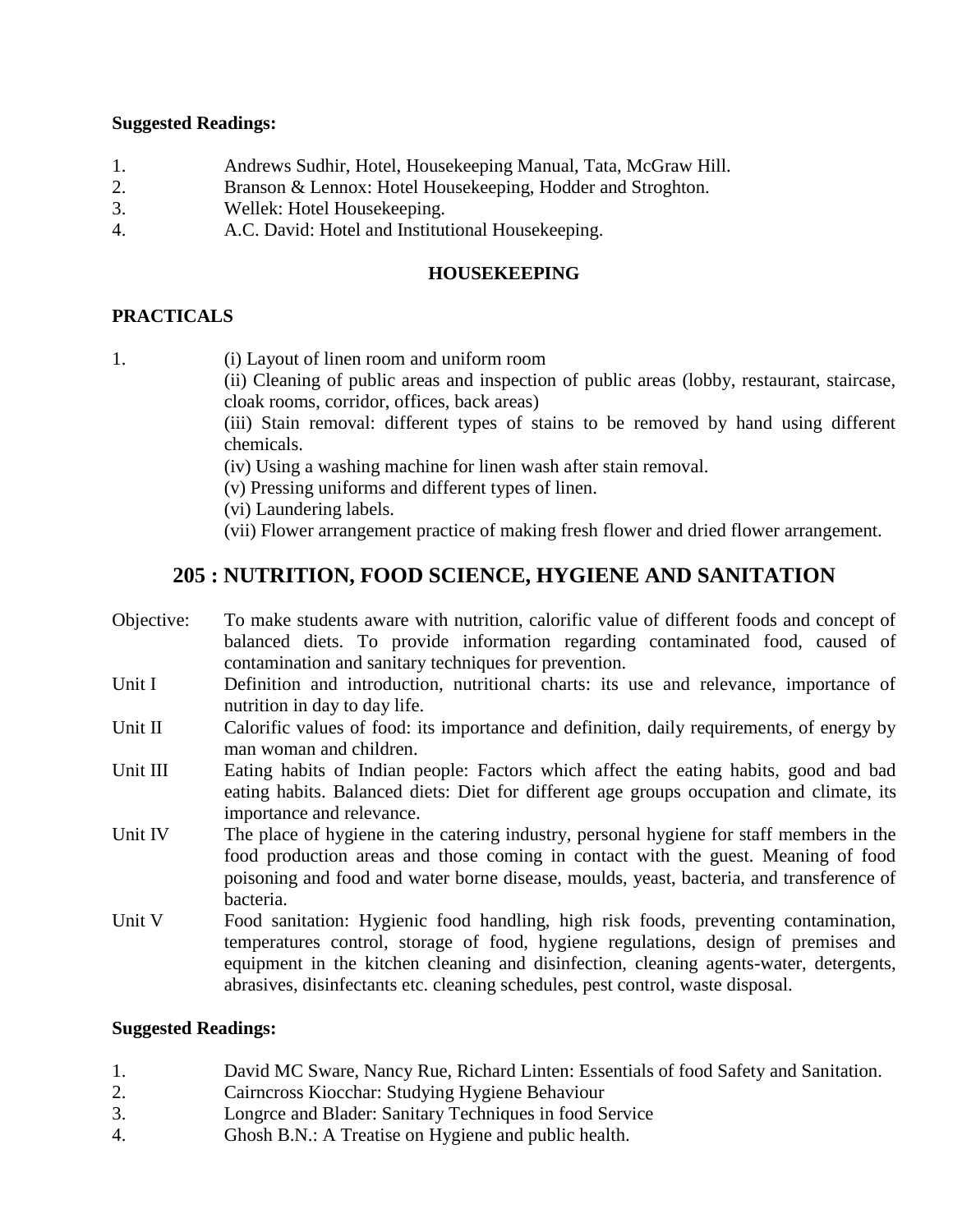## **206 : TOURISM : CONCEPTS AND LINKAGES**

- Unit I An Historical Overview: Travel in ancient times and in the middle ages, the grant tour, travel and tourism in the 19th century and after independence; major changes and development. Tourists: Conceptual and statistical definitions :popular versus scientific concepts, typologies, stages in the touristy process, role and implications of leisure.
- Unit II Tourist Generating Region: conceptual definitions, role in the casual model of tourists activity, illustrative examples of variations in regions, and identifying basic relationship with destination regions and with the tourist industry. Determinants and motivations in tourism: factors stimulating the growth of tourism (determinants), why people wish to travel (motivations)? and influences of supply.
- Unit III Statistical measurements and dimensions: types of tourism statistics: (a) domestic tourism: sources, methods and dimensions, (b) international tourism: sources, methods and dimensions.
- Unit IV The tourist industry: definition, characteristics of purchase and consumption of tourist services, kinds of goods and services, sectors of the tourism industry, illustrative example and tourist industry in relation to tourism system.
- Unit V Tourism and travel organizations, UNWTO, PATA, MOT, ITDC etc.

#### **Suggested Readings:**

- 1. Bhatia, A.K.: Tourism Development, Principles and practices, Sterline Publishing Ltd.
- 2. Burkart and Madlik: Tourism: Past, Present and Future, Heinemann, EIBS.
- 3. Cooper, Fletcher et al.: Tourism Principles and Practices, Pitman.
- 4. Bagri, SC: Tourism Trends in India, Bishan Sing and Mahindra Pal, Dehradun.

## **207 : SEMINAR**

## **208 : ASSIGNMENT**

## **209 : COMPREHENSIVE VIVA-VOCE (VIRTUAL CREDIT)**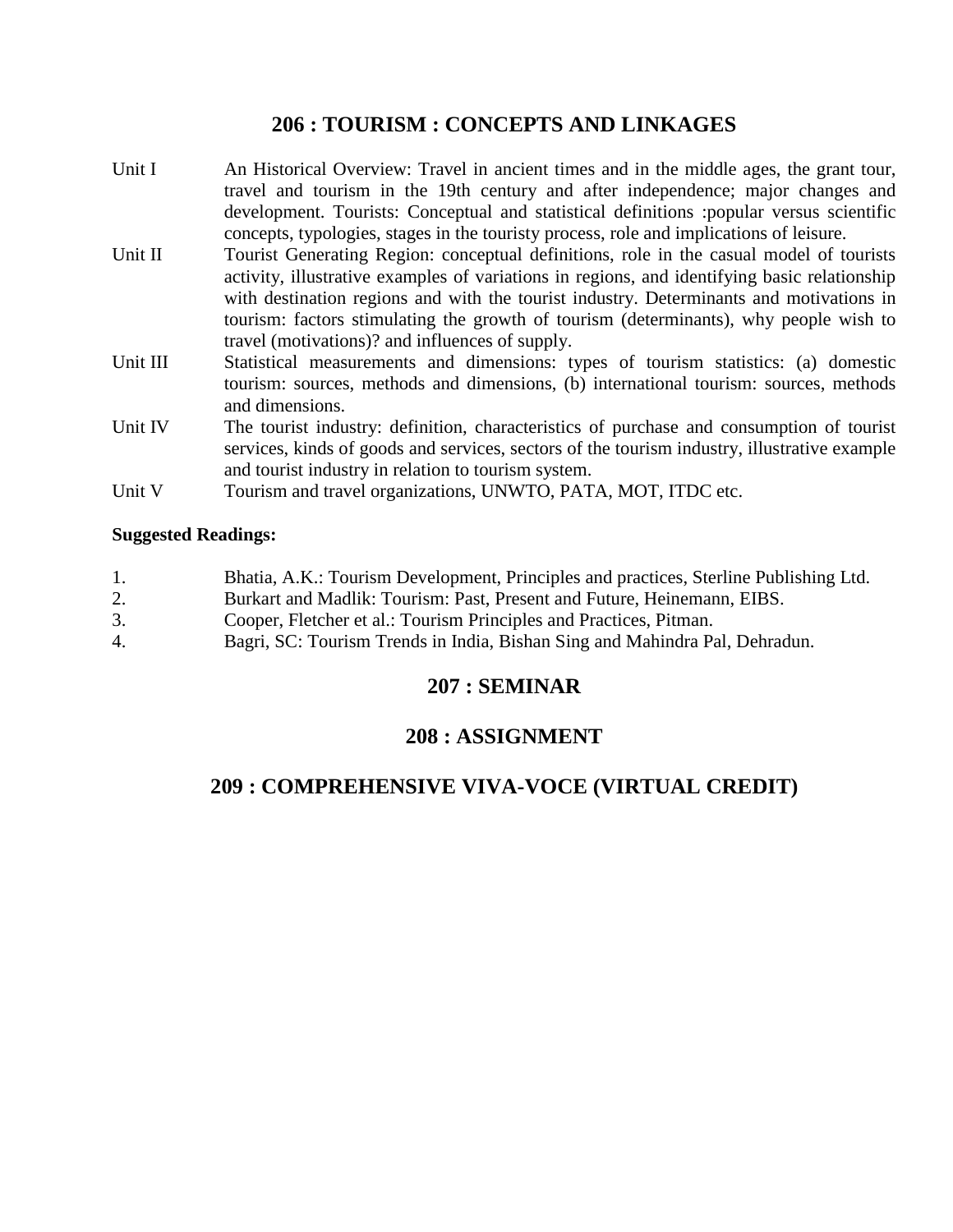## **SECOND YEAR, THIRD SEMESTER**

## **301 : FOOD PRODUCTION OPERATION**

- Objective: To develop knowledge of professional cookery in hotel and catering industry. To induce professional competence among all the professionals.
- Unit I Milk and milk products, composition of milk, types of milk, cream and its types, yoghurt, cheese, manufacturing process of chese, classification of cheese, ice creams, manufacturing process of ice cream and types of ice cream.
- Unit II Quantity food production systems, quantity food production introduction to industrial and institutional catering. Staff organization, processing and storage of necessary food stuffs, menu planning in quantity food production, kitchen layouts of different types of catering organisation.
- Unit III Appetizers: Cocktails, canapes, horsdeoeuvres, petite salads and zakuski, recipes of few popular appetizers.
- Unit IV Salads: As a main dish, as an accompaniment or as salad course. Types of salads, parts of salads, preparation of some popular vegetable based, meat based, fish based and fruit based salad.
- Unit V Bakery study of different equipment and ingredients used in bakery. Points to be kept in mind while working in bakery basic bread dough, pastes, sponge mixture, biscuit mixture and puddings, mousses and souffles.

#### **Suggested Readings :**

- 1. Arora Krishna : Theory of Cookery : Frank Bros & Co.
- 2. Philip E. Thangom : Modern Cookery Vol. I and II: Orient Longman.
- 3. Klinton & Cesarani : Practical Cookery : Arnold Heineman.
- 4. Fuller J. Barrie & Jenkins: Accompaniments and Garnishes from waiter; communica Europa.

#### **FOOD PRODUCTION**

#### **PRACTICALS**

#### **1. BASIC INDIAN BREADS**

Puri, Nan, Kulcha, Phulka, Paratha, Roomali Roti.

#### **2. FISH PREPARATION (CONTINENTAL)**

Fish Orly, Fish a L' anglaise, Fish meuniere, Grilled fish florentine, bakes fish mornay.

#### **3. ENTREE DISHES**

Lamb stew, hamburgers, shepherd's pie, pork chops, roast chicken.

#### **4. POTATO PREPARATION**

Pommes frits (French Fries), Pommes lyonnaise, Mashed potato, Pommes Parisienne.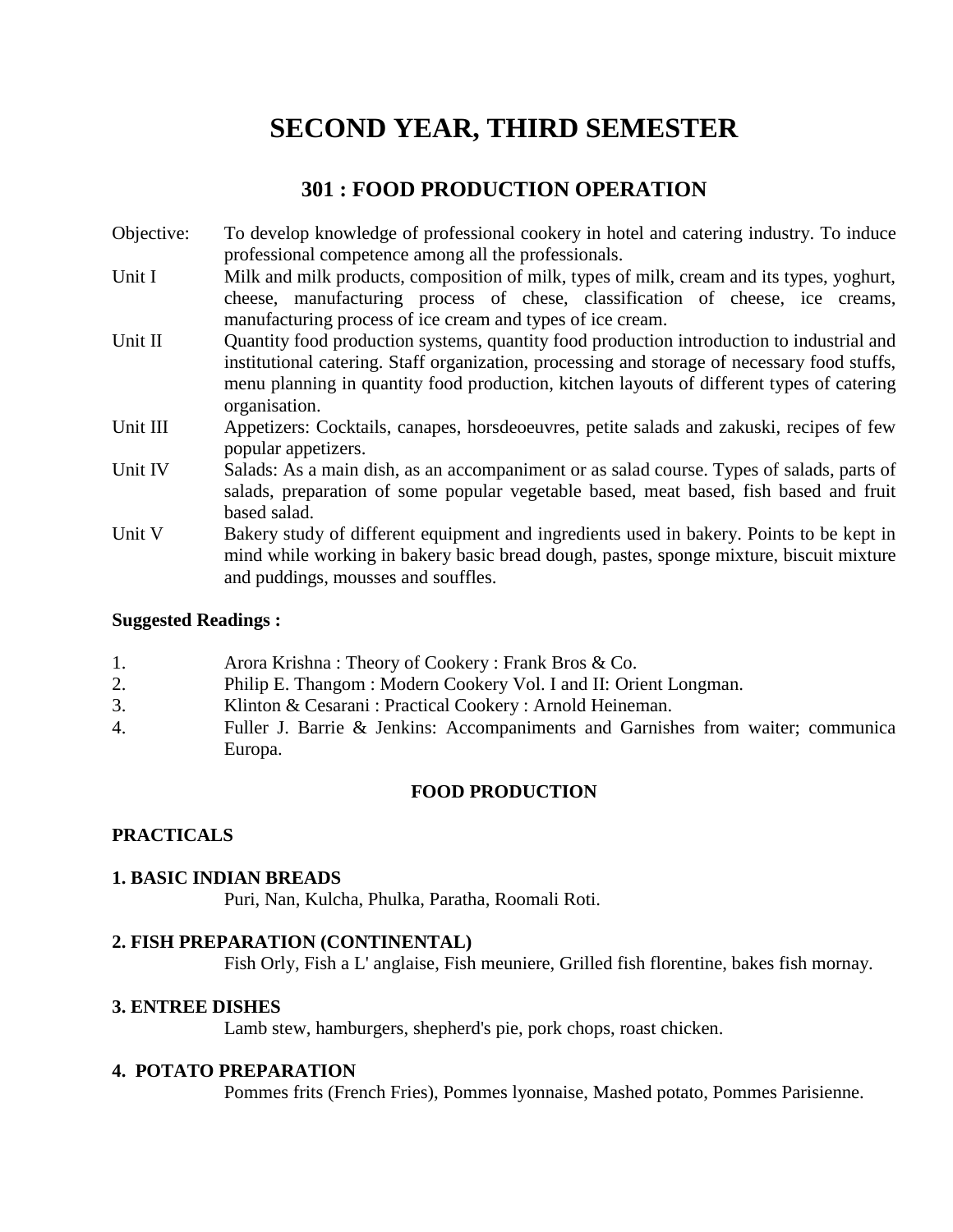#### **5. BAKERY & CONFECTIONARY**

Preparation of Rich Cakes and Puddings

Black forest gateaux, Cheese cake, Bread and butter pudding, Creme caramel, lemon tart, bavarois.

## **302 : FOOD AND BEVERAGE SERVICES OPERATION**

- Objective: To perfect the student and techniques in the operational and control activities of food and beverage service particularly in relation to wine sprit and service of food prepared in the kitchen.
- Unit I Introduction and definition of alcoholic beverage, fermentation, distillation.
- Unit II Room service and operation. Hierarchy, duties responsibility of room service staff, misen-place for diff. type of breakfast. Situation handling, Co-ordination with other departments.
- Unit III Wine: Introduction, types of wine, history, factors influencing quality, classification of wine and reading a wine label. Viticulture and vinifications. Wines from different countries :- France, Germany, Italy, Spain, Portugal, Australia, service of wine.
- Unit IV Spirits: Different types of spirits such as Rum, Gin, Vodka, Whisky, Brandy, Tequila, Liqueurs and other miscellaneous spirits, their manufacturing methods and their service with popular brands and alcoholic strength.
- Unit V Govt. rules and regulations for operating a hotel and hotel laws, inter-departmental relationships.

#### **Suggested Readings:**

- 1. Food and beverages service: Dennis Lillicrap and John Cousins (specially 7th edition)
- 2. Sudhir Andrews: Food and Beverage Service Training Manual : Tata McGraw Hill.
- 3. Text Book of Food and Beverage Service: S.N. Bagchi/Anita Sharma (Aman Publication).
- 4. Professional Food and Beverage Service Management: Brain Verghese (Macmillan).

#### **F & B SERVICES**

#### **PRACTICALS**

- 1. Service of Alcoholic Beverages :- Wines, Spirits. Opening and closing of wines corks (Champagne, Red and White Wines) 2. Room Service : Trolley Tray Breakfast set up and service for rooms. Room service of Alcoholic beverages. 3. Billing Method :- K.O.T.B.O.T. Inventory (Duplicate and Triplicate checking method). **303 : FRONT OFFICE OPERATION**
- Objective:- This module is prescribed to appraise students about emergencies. Allowances, guest folio etc. in the hotels.
- Unit I also Role and responsibilities of front office manager, how he coordinates with other departments and staff members, yield management, Handling VIP'S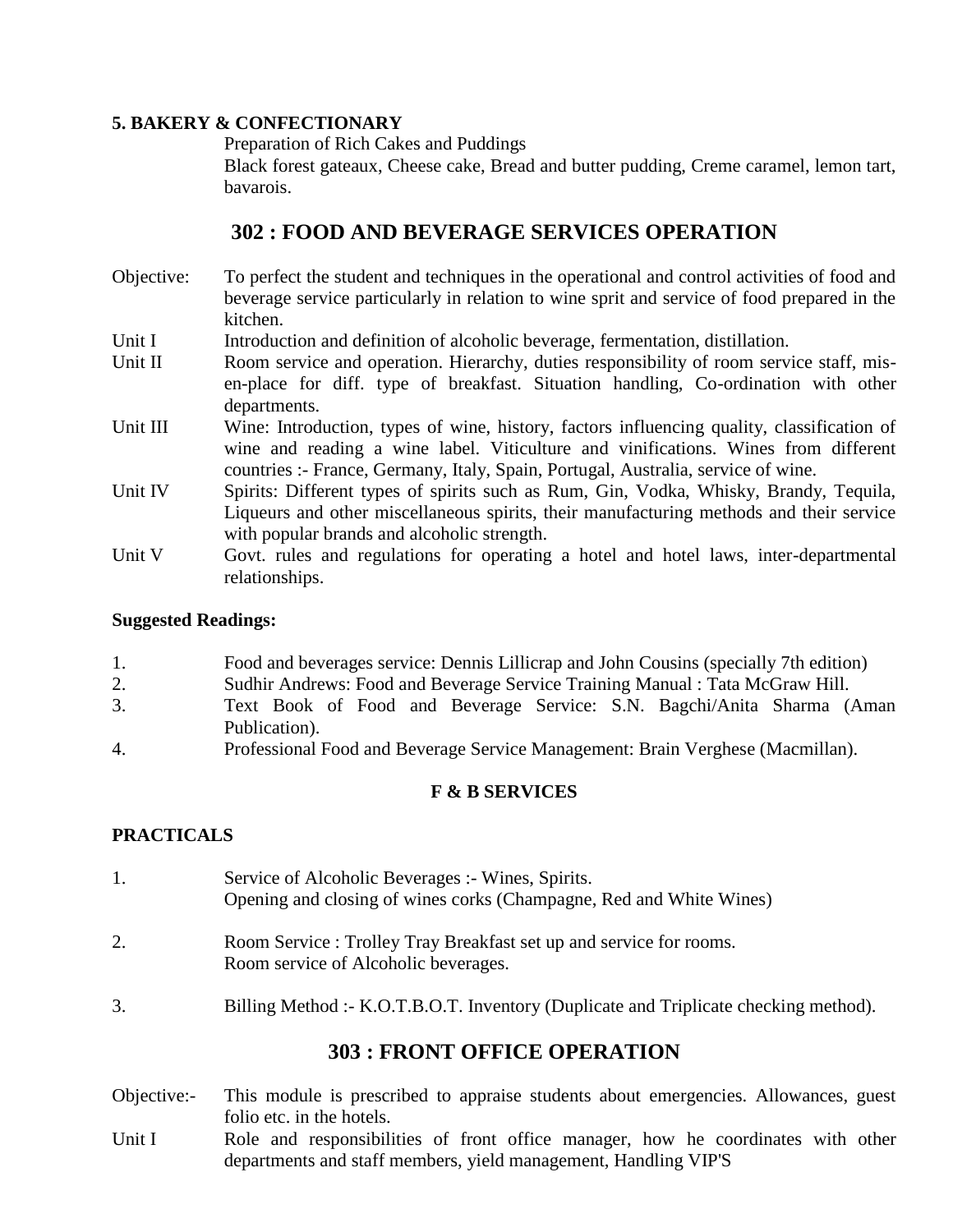- Unit II Emergencies: Fire in the hotel (types of fires and extinguishers used), smoke detectors and sprinkler system, death by accidents, vandalism, damage to property by resident guest, drunk guest, theft etc.
- Unit III Room rates, hotel tariff terms, terms for payment of hotel bills, group cancellation, cancellation terms FITS and GITS: crew handling.
- Unit IV Types of guest folio, restaurant/bar check, local telephone, call voucher, long distance call voucher, room rate change notice, miscellaneous charge voucher; responsibilities of the Front Office Cashier.
- Unit V Allowance: processing allowance vouchers, front officer cashier report, paid out voucher, discount procedures. Computers in the Front Office: Property Management Systems - Fidelio, micros software.

#### **Suggested Readings:**

- 1. Andrews, Sudhir: Hotel Front Office, Tata McGraw Hill, New Delhi.
- 2. Malik S. Profile of Hotel and Catering Industry, Heineman.

#### **FRONT OFFICE**

#### **PRACTICALS**

## **1. HANDS ON PRACTICAL OF COMPUTER APPLICATION ON 'FIDELIO' SOFTWARE, STUDENTS SHOULD BE ABLE TO:**

- (i) Register in a reservation
- (ii) Register an arrival
- (iii) Amend a reservation
- (iv) Cancel a reservation
- (v) Post a charge
- (vi) Make a group reservation
- (vii) Make a folio
- (viii) Make a room change
- (ix) Show a departure/checkout
- (x) Print a folio
- (xi) Print reports such as expected arrivals and departure for the day.
- 2. General knowledge about countries currencies capitals, national airlines; also places of tourist interest in Uttaranchal and major attractions in India (Quiz may be organized in class).
- 3. Credit card settlement practical by demo. Students should be able to read a credit card to determine its acceptability.

## **304 : HOUSEKEEPING OPERATION**

- Objective: To further familiarize students with security aspects, floorings, carpet, fabrics and soft furnishings to be used in the hotel.
- Unit I Security, safety and first aid: Handling of keys in H.K. department, different types of keys, and security measures adopted by different hotels, procedures to handle key thefts, lost property and other valuables.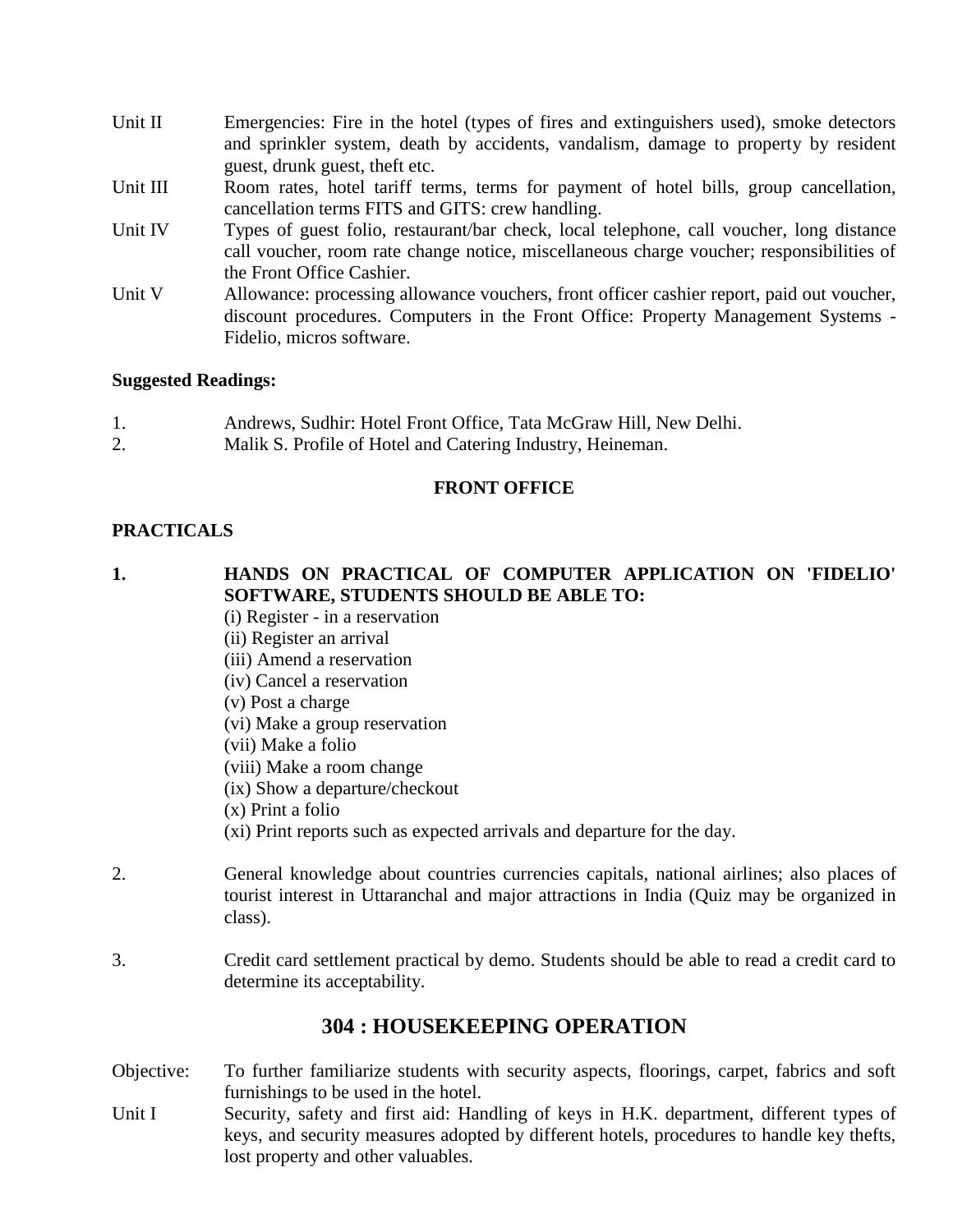|          | Safety: Accidents, fires (cause, procedure, accident report form)<br>First Aid: Emergency procedures for heart attack, fits, burns, fainting, fractures, artificial<br>respiration.                                                            |
|----------|------------------------------------------------------------------------------------------------------------------------------------------------------------------------------------------------------------------------------------------------|
| Unit II  | Bed and Beddings: Construction of beds, mattresses, care and cleaning of beds, bedding-<br>pillow, bolsters, bed linen. Fabrics: Selection points, types of fibers, construction, types<br>of fabrics and finish given to fabrics.             |
| Unit III | Soft furnishings: Curtains, characteristics of curtains for different parts of hotel, care and<br>cleaning, pelmets, valances, swags, blinds, loose covers and cushions. Quilts, Wall<br>covering: type of wall coverings, care and cleaning.  |
| Unit IV  | Budgeting: The budget process, operating and capital budget, controlling expenses.                                                                                                                                                             |
| Unit V   | Planning and organising in HK: Area inventory list, frequency schedules, performance<br>standards, productivity standards, inventory levels, SOPs and manuals, job allocation,<br>man power planning, duty roster planning. Glossary of terms. |

#### **Suggested Reading:**

|    | Branson and Lennox: Hotel Housekeeping - Hodder and Stroughton. |
|----|-----------------------------------------------------------------|
| 2. | A.C. David - Hotel and Institutional Housekeeping.              |
| 3. | Sudhir Andrws: Hotel Housekeeping Manual: Tata McGraw Hill.     |

#### **HOUSE KEEPING OPERATIONS**

## **PRACTICALS**

| TEAM CLEANING (VARIOUS AREAS)                                                           |
|-----------------------------------------------------------------------------------------|
| First Aid - Familiarization of basic medicines and bandaging. Covering cuts and wounds. |

## **305 : HOSPITALITY MARKETING**

- Objectives: To familiarize students with products of hotel industry, pricing of products and its various channels of distribution.
- Unit I Product: Definition, classification of product, product line and product mix. service as a product, and marketing strategies for service firms.
- Unit II Developing New Product: Process i.e., idea generation idea screening, concept development and testing, marketing strategy development, business analysis, product development, and test marketing, product life cycle.
- Unit III Pricing Product and Services: Factors considered in pricing, general pricing approaches i.e. cost based pricing, value based pricing and competition based pricing.
- Unit IV Distribution Channel: Role and importance, retailing, wholesaling, classification of retailers and wholesalers.
- Unit V Marketing Mix: Tools of marketing mix. role of contextual gues and steps in developing effective marketing mix.

#### **Suggested Readings:**

- 1. Kotler, Philip: Tourism and Hospitality Marketing, Prentice Hall.
- 2. Cowell D.W., The Marketing of Service, Heinemann.
- 3. Choudhary N. and Choudhary P.: A Text Book of Marketing of Services, Macmillan.
- 4. Doswell Roger and Gamble R. Paul: Marketing and Planning Hotels and Tourism Projects, Barrie and Jankins.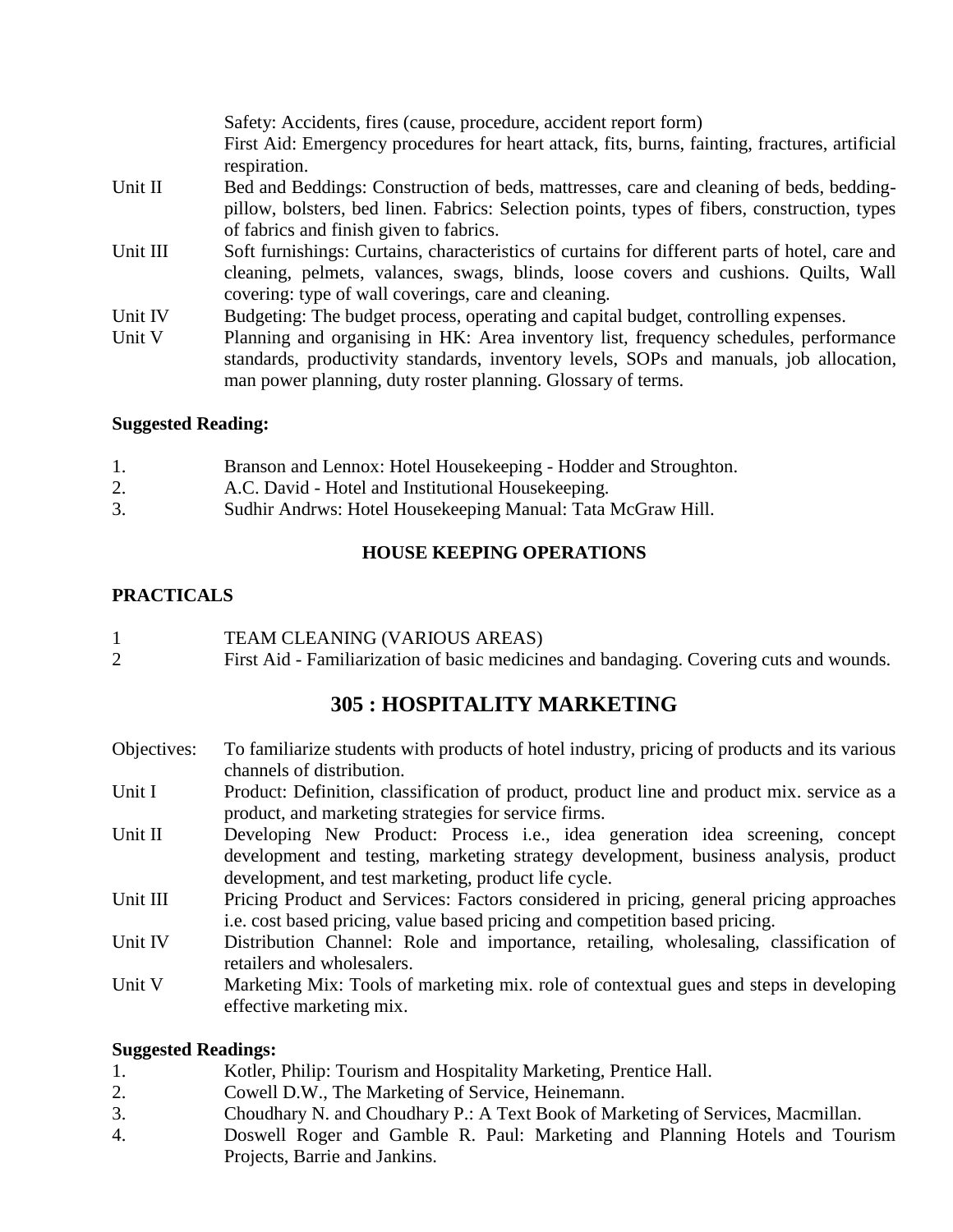## **306 : ORGANIZATIONAL BEHAVIOR**

- Objectives: This module helps the understand the key dimensions, processes and influences upon human behavior at the level of individual and going in context of work organization.
- Unit I Nature of organization: Concept and features of organization. Types. significance and organizational goals, concept of OB, role of managers in organization and management skills and networks.
- Unit II Individual Dimension of OB: Caused nature and process of human behavior. Models of Man, perception: concept and perception process. Perceiving others leaving: components of leaving, leaving theory, personality: determinants of personality, personality and behavior, motivation: definition and theories of motivation, stress: concept features and causes.
- Unit III Interactive dimensions of Ob: Concept of group dynamics, concept and features of group types of groups, techniques for improving group decision making and its positive and negative aspects.
- Unit IV Controlling and directing the behavior: Concept and theories of leadership successful v/s effective leadership and leadership styles in Indian organization. Communication: process and functions, network and bamiess in communication organization climate: concept and factors in organizational climate, developing sound organization climate.
- Unit V Organizational effectiveness and organisation structure: concept of organisation effectiveness. Approvals to O.E. factors in O.E. Concept of organisation structure, environment and structure, forms of organisation structure.

#### **Suggested Readings:**

- 1. Robbins. Stepheus P: Organisational Behavior
- 2. Prasad L.M.: Organisational Behavior
- 3. Luttans. Fred: Organisational Behavior
- 4. Hersey and Balanchard: Management of OB.

## **307 : SEMINAR**

## **308 : ASSIGNMENT**

## **309 : COMPREHENSIVE VIVA-VOCE (VIRTUAL CREDIT)**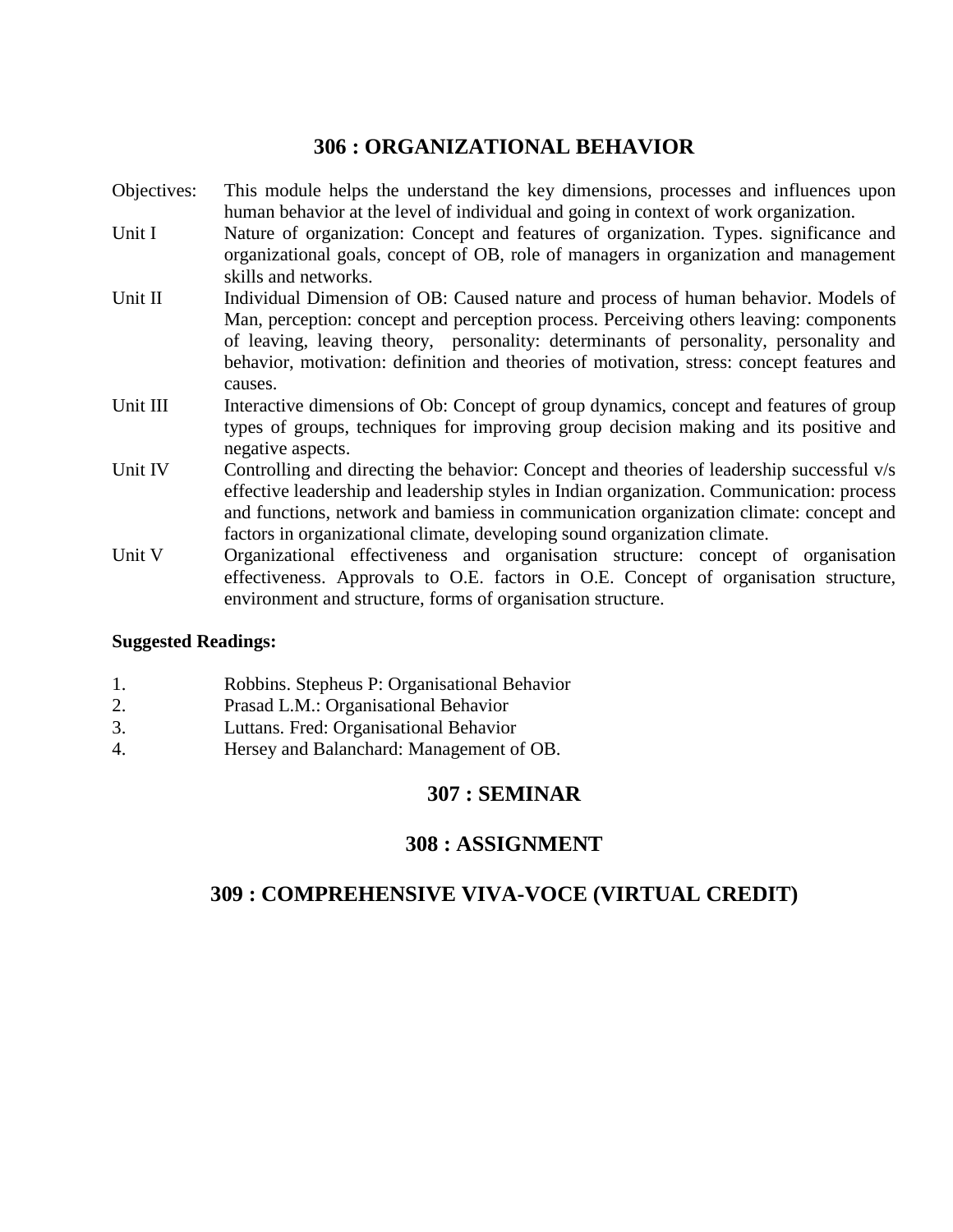## **FOURTH SEMESTER**

## **INDUSTRIAL TRAINING (SIX MONTHS FROM JANUARY TO JUNE)**

Each candidate will have to prepare a log book and training report of the day to day activities of his twelve weeks on the job training duly supported by charts, diagrams, photos and tables. The report will be submitted in duplicate copy to the head of department at least on month before the commencement of the second year annual examinations supported by the certificate of competent authority of the training institute for the evaluation by a panel of experts comprising of one internal and one external. The viva-voce of the third year would be based on the training report as well as other applied assignments the candidate has undertaken during on the job training. The report should be neatly typed and duly forwarded by head of department to the controller examination (professional courses) for further evaluation.

#### **F & B PRODUCTION**

#### **PRACTICAL**

- Objective: To provide in depth knowledge about the various food preparations and to give students knowledge of different cuisines and recipes followed.
- 1. Indian Cuisine
- 2. Curry Powders
- 3. Dals
- 4. Vegetables
- 5. Meat Cookery
- 6. Fish Cookery
- 7. Appetizers
	- Menu Planning Western Cuisine,
		- Meat Cookery Cuts of different meat.

Menu Planning - Setting of menu for silver service, buffet service.

#### **F & B SERVICE**

#### **PRACTICAL**

- Objective In-depth knowledge to cater in different specialty restaurant and operation.
- 1. Restaurant service area, Guardian service.
- 2. Flambe dishes banana flambe, crepe suzette, steak diane, peach flambe, rum omellette.
- 3. Planning and designing of restaurant and bar. Buffet, type of buffet, sitting arrangement, banquets.
- 4. Managing and functioning and service at the table.
- 5. Table order taking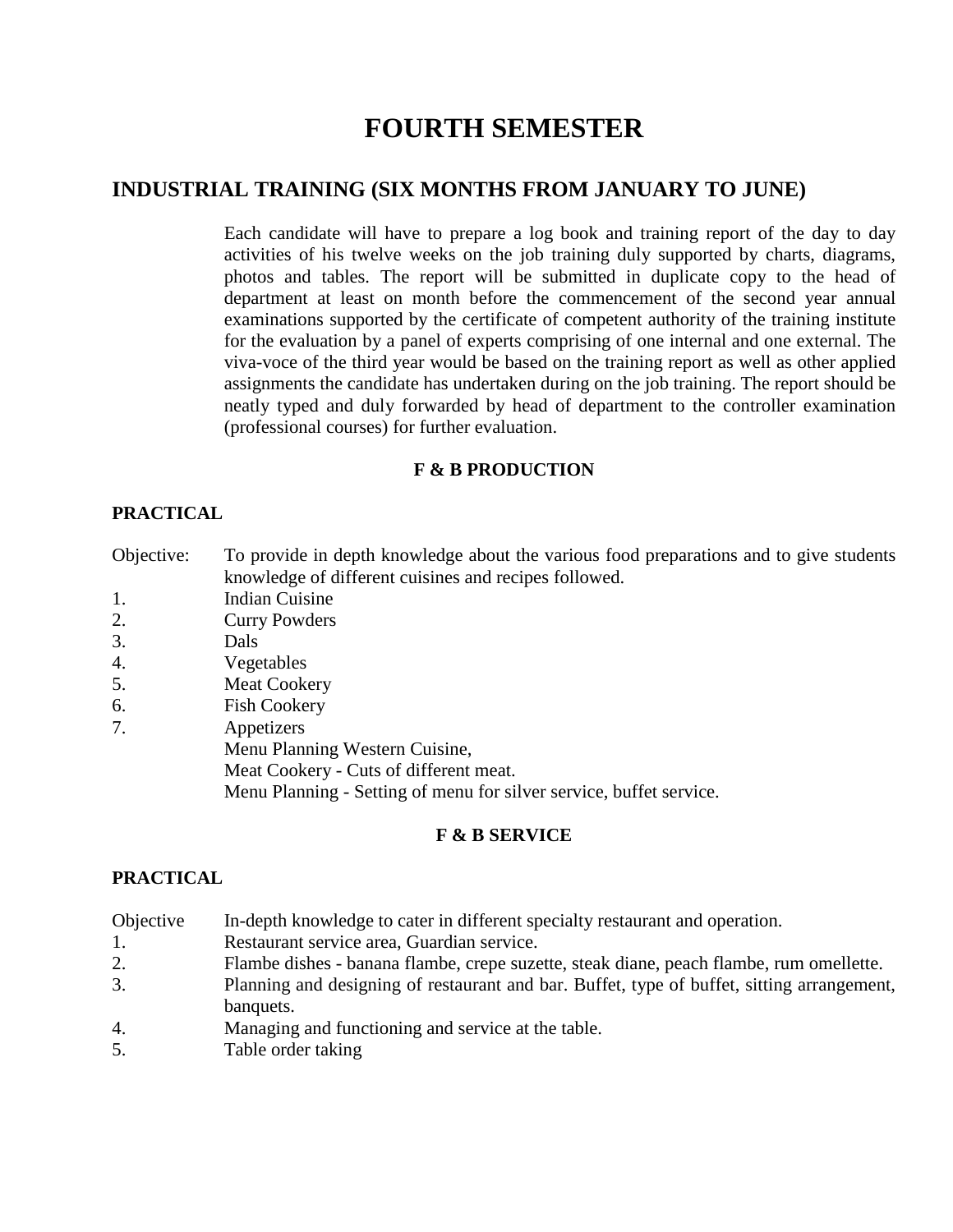#### **PRACTICAL**

#### **FRONT OFFICE**

- 1. Students should be able to register guests and fill-up all the records.
- 2. Should have general knowledge about various important currencies, countries their capitals, places of important tourist interests in India as well as know about event management and planning.
- 3. Exposure to the computerized front office system.
- 4. Practice telephone etiquettes.<br>5 They should be thorough-with
- They should be thorough-with important glossary of terms emphasized in the syllabus, floor limit, house limit etc.

#### **PRACTICAL**

#### **HOUSEKEEPING**

- 1. Room inspection and cleaning.
- 2. Guest supplies in rooms and bathrooms.
- 3. Linen exchange procedure.
- 4. Public area supervision and cleaning.
- 5. New trend of housekeeping.

## **406 : COMPREHENSIVE VIVA-VOCE (VIRTUAL CREDIT)**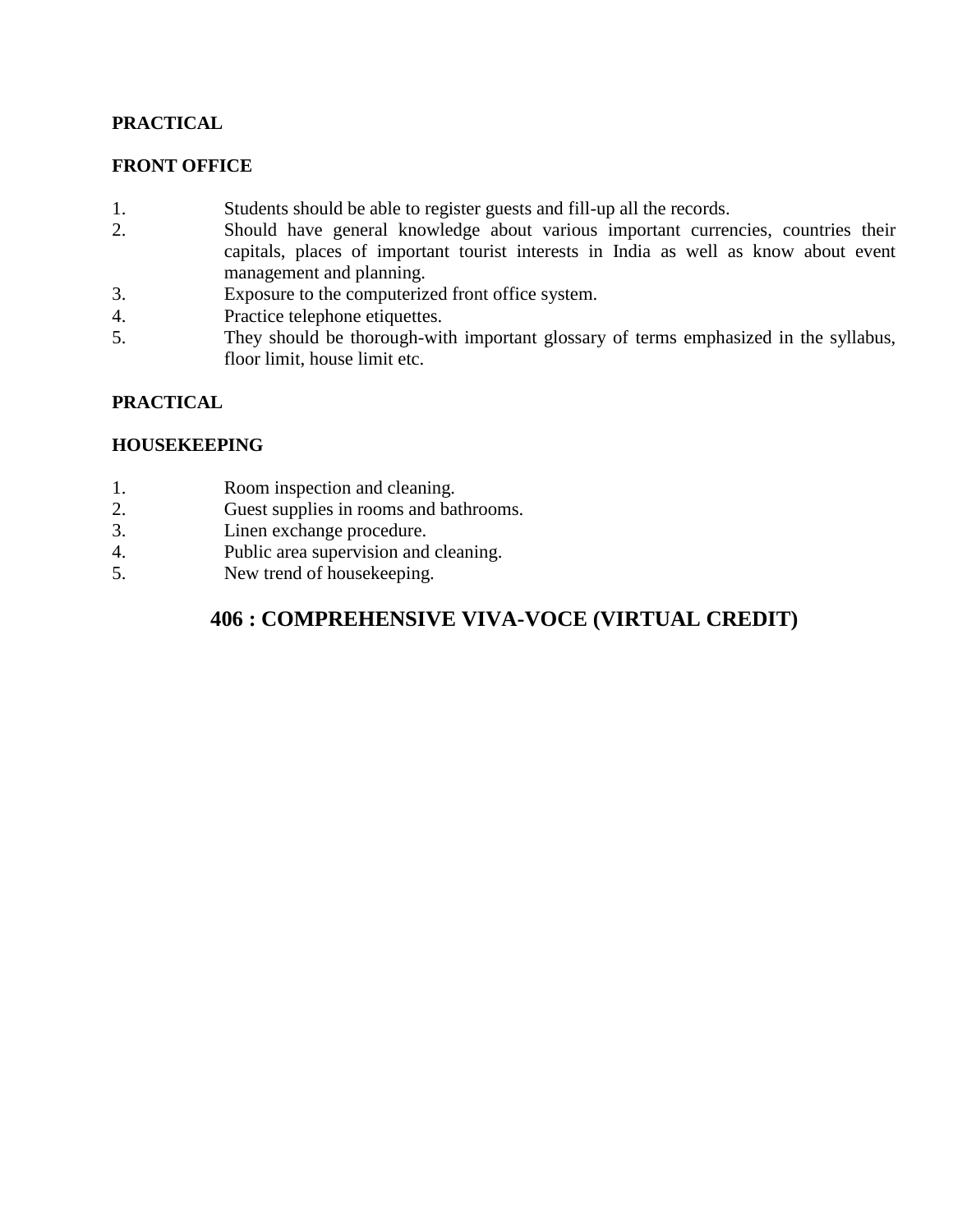## **THIRD YEAR, FIFTH SEMESTER**

## **501 : FOOD PRODUNCTION MANAGEMENT**

Objectives: To impart perfect skills to the students for preparing soups and fish, meat and poultry dishes with appropriate accompaniments. Unit I Butchery: Pre-slaughter steps, factors that make meat tender, methods of cooking used with approx. internal temperature. To judge the quality of various meats i.e. beef, veal, lamb and pork. Study of Lamb/Mutton (Le Mouton) pork (Le proc), Beef (Le Bouef) knowledge of average weights of joints and preparation of mutton, pork and beef. A brief study relating to steaks and sausages. Poultry: Classification according to the age and weight, quality points for purchasing, preparation of poultry, popular chicken dishes. Unit II Fish: classification of fish, special points to be considered while choosing fish, cuts of fish, brief study of popular Indian fish and their source, common cooking methods and popular fish dishes. Unit III Le Garde-Manager:- Duties and responsibilities of chef grade - Manager, Larder control, equipment required, layout of the Grade-Manager, items Prepared, cold Buffet. Unit IV Processed meat product, ham, bacon and sausages, force meat, pate, terrine, different types of brine and marinades, manufacturing of ham bacon and sausages. Unit V Regional cuisines of India, Muglai, Avadhi, Dum pukht cuisine, Kashmiri, Chettinad, Andra, Keraliti, Goa, Bengali, Rajasthani, Hydrabadi, Punjabi.

#### **Suggested Readings:**

Europa.

|    | Arora Krishna: Theory of Cookery: Frank Bros and Co.                              |
|----|-----------------------------------------------------------------------------------|
| 2. | Philip E. Thangom: Modern Cookery Vol. I and II, Orient Longman.                  |
| 3. | Klinton & Cesarani: Practical Cookery; Arnold Heinemann.                          |
| 4. | Fuller J. Barrie and Jenkins: Accompaniments and Garnishes from waiter: Communica |

#### **FOOD PRODUCTIONS**

## **PRACTICALS**

**1. Larder**

- (a) Demonstration of (i) Galantine (ii) Pate (iii) Terrine (iv) Meat loaf.
- (b) Canape and Sandwich making
- (c) Salads and dressing (i) Russian salad (ii) Waldrof salad (iii) Coleslaw
	- (iv) Fruit salad (v) Green salad (vi) Beetroot salad.

## **2. PASTA**

Preparation of Spaghetti Bolognaise and Macaroni Florentine

#### **3. PIZZA**

Preparation of Pizza margharita and other classical pizza (topping)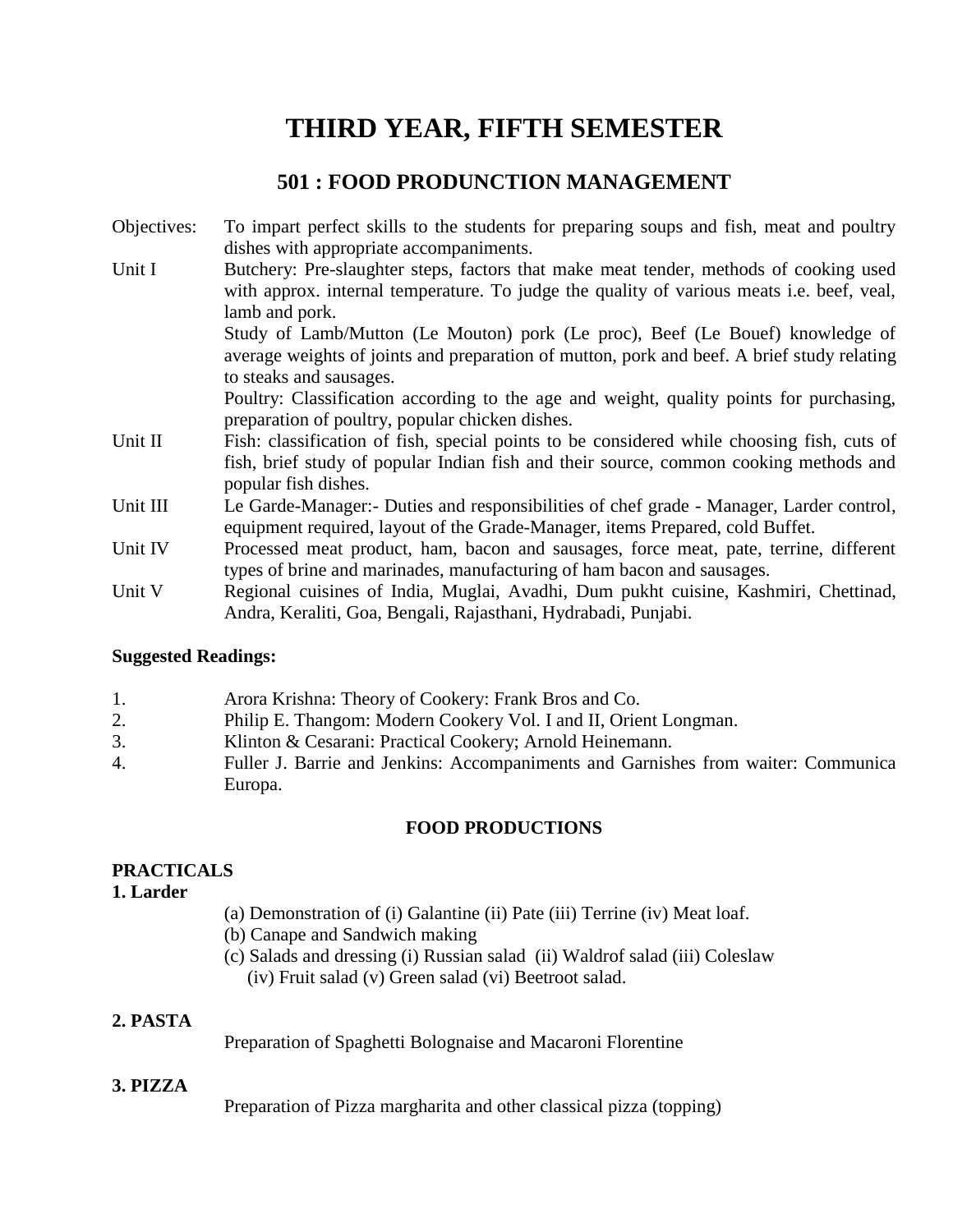#### **4. CONFECTIONERY**

(i) Decorated cakes

(ii) Pastries and use of chocolate icing.

## **502 : F & B SERVICE MANAGEMENT AND CONTROL**

- Objectives: To develop comprehensive knowledge of restaurant service in the hotel and catering industry so as to induce in the student professional competence and ensure through knowledge in the principles of food.
- Unit I Beer: types of beer, history, storage, manufacturing process, serving beer and beer cocktail, cider and perry ale and lager styles of beer care and storage beer dispensing system, glasses.
- Unit II Food and beverage order taking methods triplicate, duplicate, service with order, and pre ordered, taking orders for dispense bar beverages service, KOT & BOT.
- Unit III Aperitifs, liqueurs, fortified wines. Cocktail and other alcoholic mixed drinks, mocktails.
- Unit IV Gueridon Service: Various types of gueridon, items to be prepared, advantages and disadvantages, special food service, and flambe and flambe work, carving, preparation of joints.
- Unit V Bar and equipment, design, glassware, dispensing consumable supplies, inventory control.

#### **Suggested Readings**

| 1. | Food and beverages service: Dennis Lillicrap and John Cousins (specially 7th edition) |
|----|---------------------------------------------------------------------------------------|
| 2. | Sudhir Andrews: Food and beverage service training manual, Tata McGraw Hill.          |
|    | Text book of Food and beverage service: S.N. Bagchi/Anita Sharma (Aman Publication).  |
|    |                                                                                       |

4. Professional Food and Beverage Service Management: Brian Verghese (Macmillan)

## **F & B SERVICES**

## **PRACTICALS**

- 1. (i) Room service (trolley, tray, break fast)
	- (ii) Wines opening re-closing of wire corks
		- (iii) Champagne/Sparkling
		- (iv) Spirits
		- (v) Room service of alcoholic beverages.

## **2. DEMONSTRATION-COCKTAIL PREPARATION**

- (i) Type of garnish and preparation
- (ii) Preparation of two cocktails for each alcoholic base.
- 3 Revise the practical syllabi taught in the 1st year (1st and 2nd) semester
- 4. Services of non-alcoholic beverages like tea, coffee, fruit juices, milk shakes, hot milk, hot chocolates etc. triplicate of duplicate checking method: Kot Bot.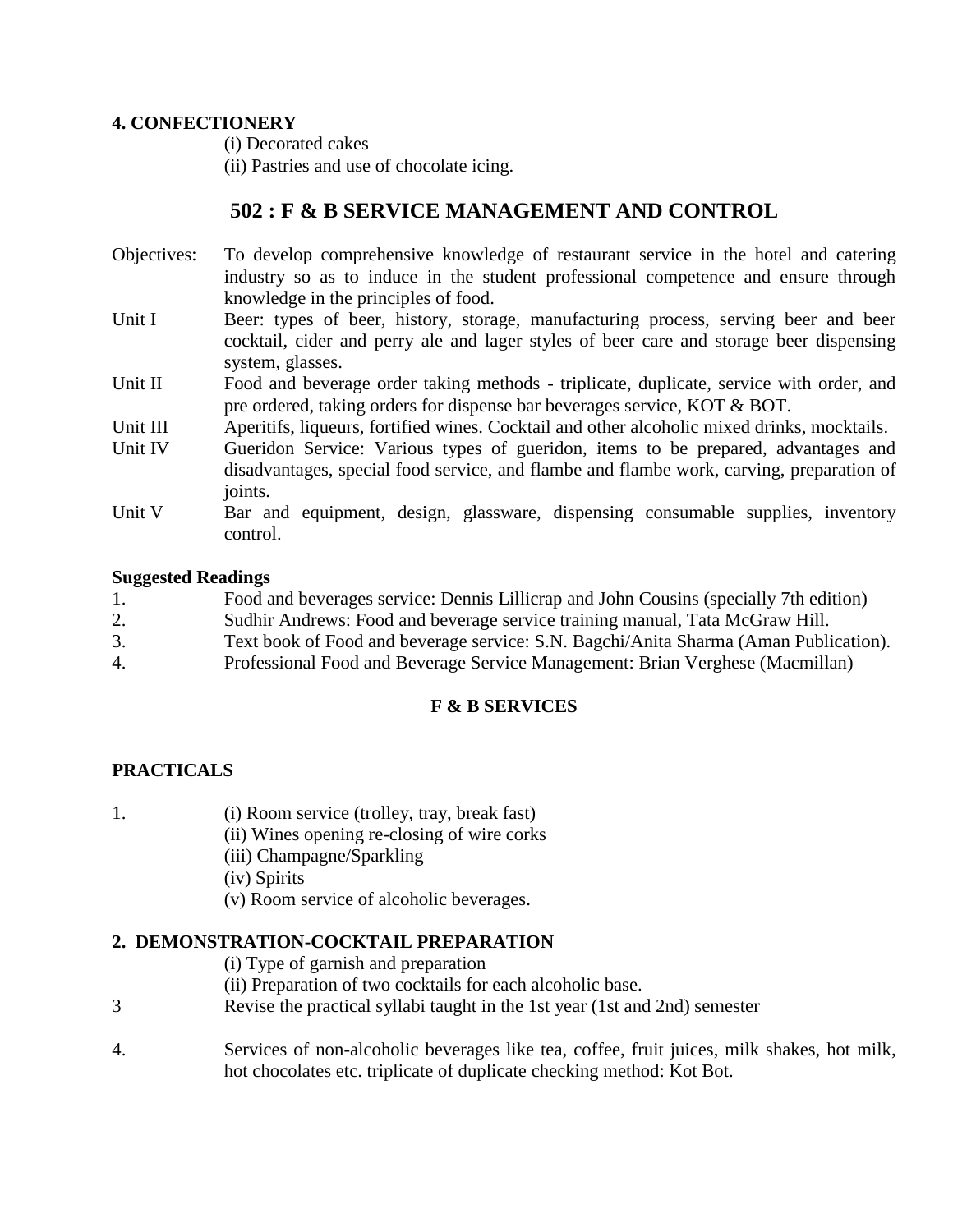## **503 : FRONT OFFICE MANAGEMENT**

- Objectives This module is prescribed to appraise the students about qualities of good telephone operator, complaint handling and self development programmers etc.
- Unit I Handling Complaints: why do guests complain, benefits derived from complaints and complaint handling.
- Unit II Qualities of good telephone operation, punctuality, personnel hygiene, accuracy, speed, cooperation, clarity of speech, sense of responsibility, memory quickness, cheerfulness, careful and polite, coordination with other department. Use of the EPABX interface with F.O. Software, handling disputes.
- Unit III Planning F.O. operations: Forecasting room availability, formulas, room position, daily/monthly F.O. statistics and reports. Practiced self-development programme: What to observe, weekly training schedule, counselor and quizzes.
- Unit IV What to observe: information, reception, research front office cashier, night auditor, lobby: what to observe, telephone: what to observe.
- Unit V Recruitment in hotel chains, resort chains, salary basis, promotion and incentives, future scenario of hotel industry, budget and budgetary control.

#### **Suggested Readings**

1. AndrewsSudhir: 1985 Hotel Front Office, Tata McGraw Hill, New Delhi, Malik S. Profile of Hotel and Catering Industry, Heinemann, 1972.

#### **FRONT OFFICE**

#### **PRACTICALS**

| 1                        | Demonstration :- Cocktail Preparation<br>(i) Bar arrangements and display.<br>(ii) Triplicate and duplicate checking method: KOTBOT<br>(iii) Billing Method         |
|--------------------------|---------------------------------------------------------------------------------------------------------------------------------------------------------------------|
| $\overline{2}$           | Role Play: Telephone handling, complaint handling, use of EPABX.                                                                                                    |
| 3                        | Preparation of front office daily flash report, monthly reports, practicals on calculation of<br>room position, occupancy etc.                                      |
| 4.                       | Revise the practical syllabi taught in the 1st year (1st and 2nd semester).                                                                                         |
|                          | 504 : HOUSEKEEPING MANAGEMENT                                                                                                                                       |
| Objectives:              | To impart student the comprehensive knowledge of bed and bedding, furniture, elements<br>of interior decoration and lighting in reference to hospitality operation. |
| $\overline{\text{Unit}}$ | Eurniture: Coloction of furniture style and degian types of furniture: wooden wicker                                                                                |

Unit I Furniture: Selection of furniture, style and design, types of furniture: wooden, wicker, cane furniture, metal furniture, plastic furniture, upholstered furniture, arrangement of furniture in room; types of joints.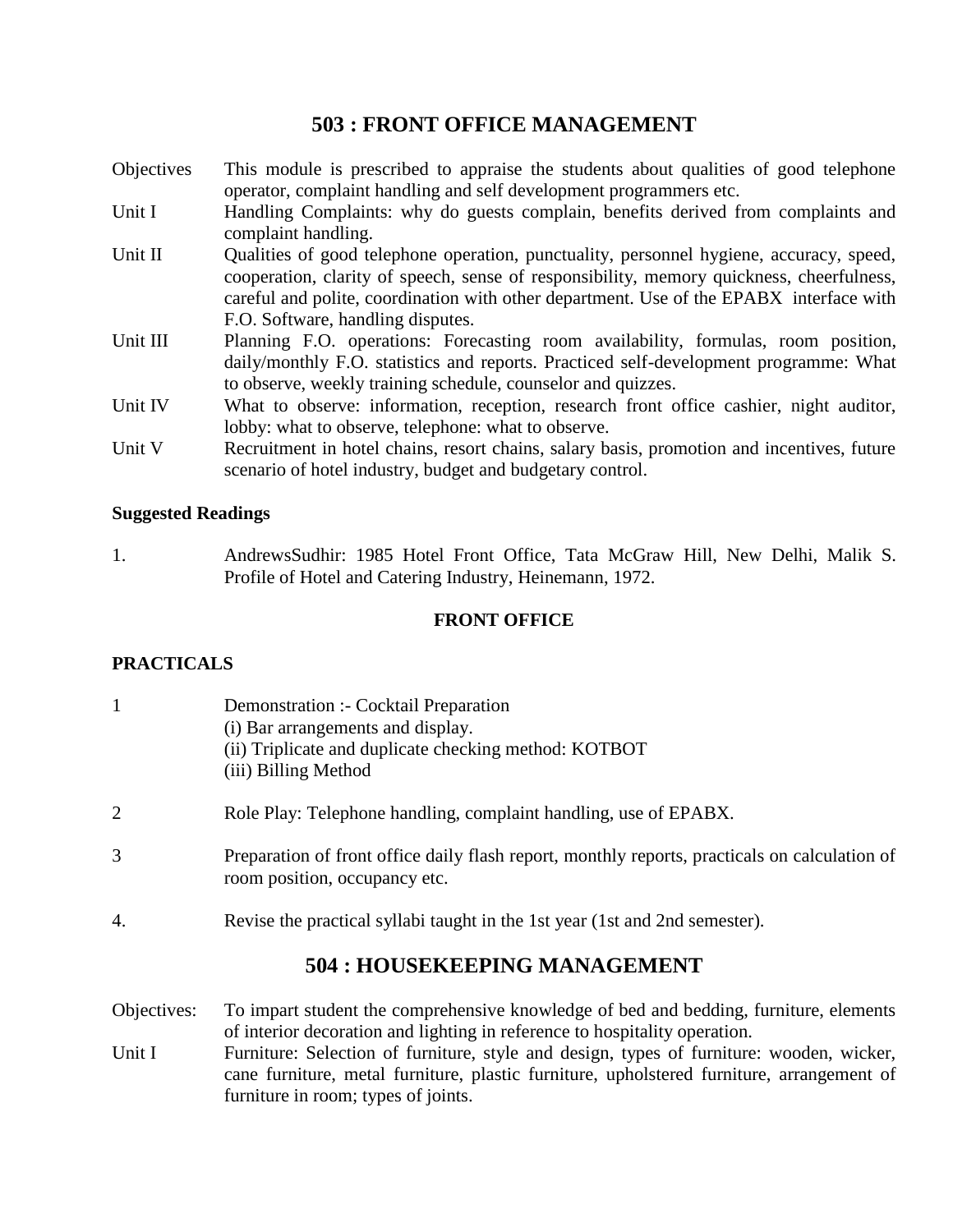- Unit II Interior decoration: Elements and principles of art and design, colour effect of colours, warm and cool colours, colour schemes, texture: flooring, wall coverings mirrors, curtains, furniture and other furnishings, heating and ventilation, energy saving procedures, eco friendly concepts in HK. New property count down. Energy and water conservation. Theme planning and decoration. Redecoration and Refurnishing - layout of room, sizes of rooms, furniture arrangement, principle of design.
- Unit III LIGHTING: Importance, different kinds of lighting, difference in filament and fluorescent, low energy bulbs, reflector type incandescent lamps, fittings, shades, minimum light requirements, uses of lighting in different areas of hotel.
- Unit IV Flooring or floor finishes: Choosing floorings, sub floors, general care and clearing of flooring and classification of floor finishes.
- Unit V Carpets: Selection points, classification of carpets, size of carpet, choice of carpet, carpet laying, protection of carpets, cleaning of carpets, advantages and disadvantages of carpet. Glossary of Terms.

#### **Suggested Readings :**

| 1. | Andrews Sudhir, Hotel Housekeeping Manual, Tata McGraw Hill.                  |
|----|-------------------------------------------------------------------------------|
|    | Branson and Lennox, Hotel Housekeeping, Hodder & Stoughton.                   |
| 3. | A.C. David. Hotel and Institutional Housekeeping, Wellek, Hotel Housekeeping. |

#### **HOUSEKEEPING**

#### **PRACTICALS**

- 1. Care and cleaning of carpets and upholstered furniture, Shampooing of carpets.
- 2. Designing models of different types of rooms and public areas keeping in mind the interior decoration aspect. Theme decoration and rangoli making.

## **505 : FOREIGN LANGUAGE (FRENCH)\***

- Unit I Translation of simple sentences or paragraph from French into English.
- Unit II Translation of simple sentences or paragraph from English into French.
- Unit III Grammar (Questions should be based on the grammar covered in the I and II units of the prescribed book)
- Unit IV Questions based on the lessons of the I and II units of the prescribed book.
- Unit V Dialogue writing (Based on the situations of restaurant or hotel).

#### **Prescribed Book:**

1. Le nouveau sans frontieres (Part I) by Philippe Dominique, Jacky Girardet, Michele Verdelhan.

#### **Suggested Readings:**

- 1. Hotellerie restauration.com
- 2. Avec plaisir.

#### **Dictionaries Recommended:**

Larousse, Casselles, Colins, Oxford.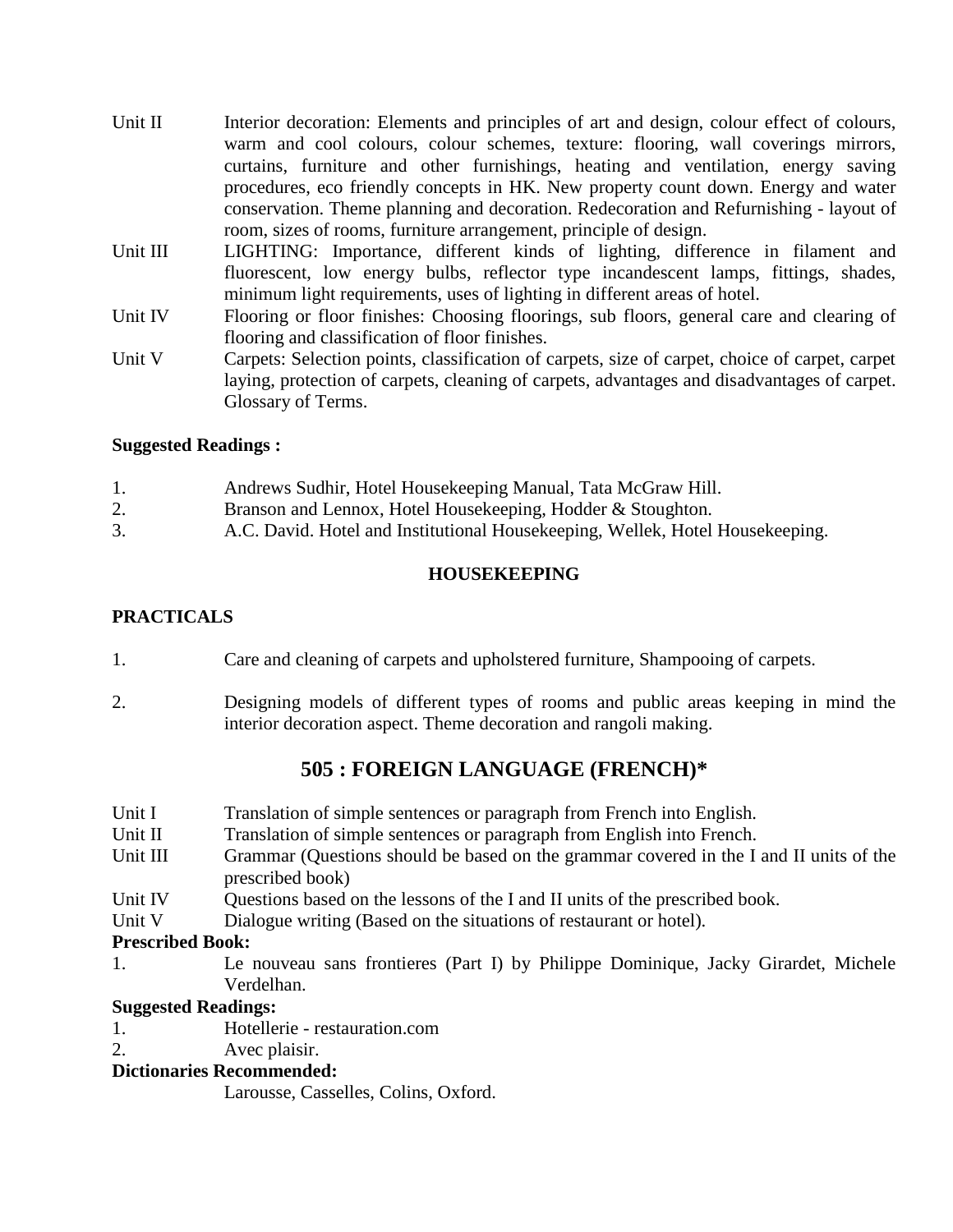## **505 : FOREIGN LANGUAGE (ENGLISH)\***

UNIT-I

Improving english speaking skill, correct pronunciation, english writting aids, punctuation, spellings, idioms and phrases, essentials of english vocabulary, language as a tool of communication, strategies, skimming and scanning.

UNIT-II

Comprehension, essays, general student letters, applications, notice, reports.

UNIT-III

Basics of communication, communication elements and process, needs of communication skills for managers, channels forms and dimensions of communication, barriers of communication. How to overcome them - tools of effective communication, legal aspects of communications - defamation, invasion of privacy, fraud, and other issues questions for assessment.

UNIT-IV

Needs, functions and kinds of letter, business letters, different formats, persuasive letters, appointments, retrenchments, resignation, complaints and adjustments. Circular and sales letters.

UNIT-V

Messages, meetings, group discussions, minutes, interviews, personality development and grooming. **Note:**

1. The students are requested to identify topics of interest and make oral presentations infront of teachers. The course instructors should evaluate the presentation skill and suggests methods of improvement.

2. The report is evaluated on various dimensions of written communication, suggestions for improvement will be offered.

3. Group discussions for effective communication and improving english language will also be organised by course instructor and evaluated in which students has to perform.

#### **SUGGESTED READINGS:**

Basic Business Communication - Robert Maarcher Effective Business Communication - Murhy Excellence in Business Communication - Thrill Essentials of Business Communication - Rajendra Pal & J.S.K. Business Communication Management - D.D. Singhal, V.K. Mittal, N.C. Garg, V.S.Vyas.

## **506 : FACILITY PLANNING**

- Unit I Energy Management: Background, energy pricing, energy cost control and building systems, reducing guest room energy costs, reducing food and beverage production and service energy costs, reducing boiler and chilling energy costs, energy management and conservation systems.
- Unit II Building and Exterior Facilities: Roof, exterior walls, windows and doors, structural frame, foundation elevators, storm water drainage systems, utilities, landscaping and grounds.
- Unit III Parking Areas: Parking lots, structural features, layout considerations, maintenance, parking garages, accessibility requirements for parking areas, valet parking.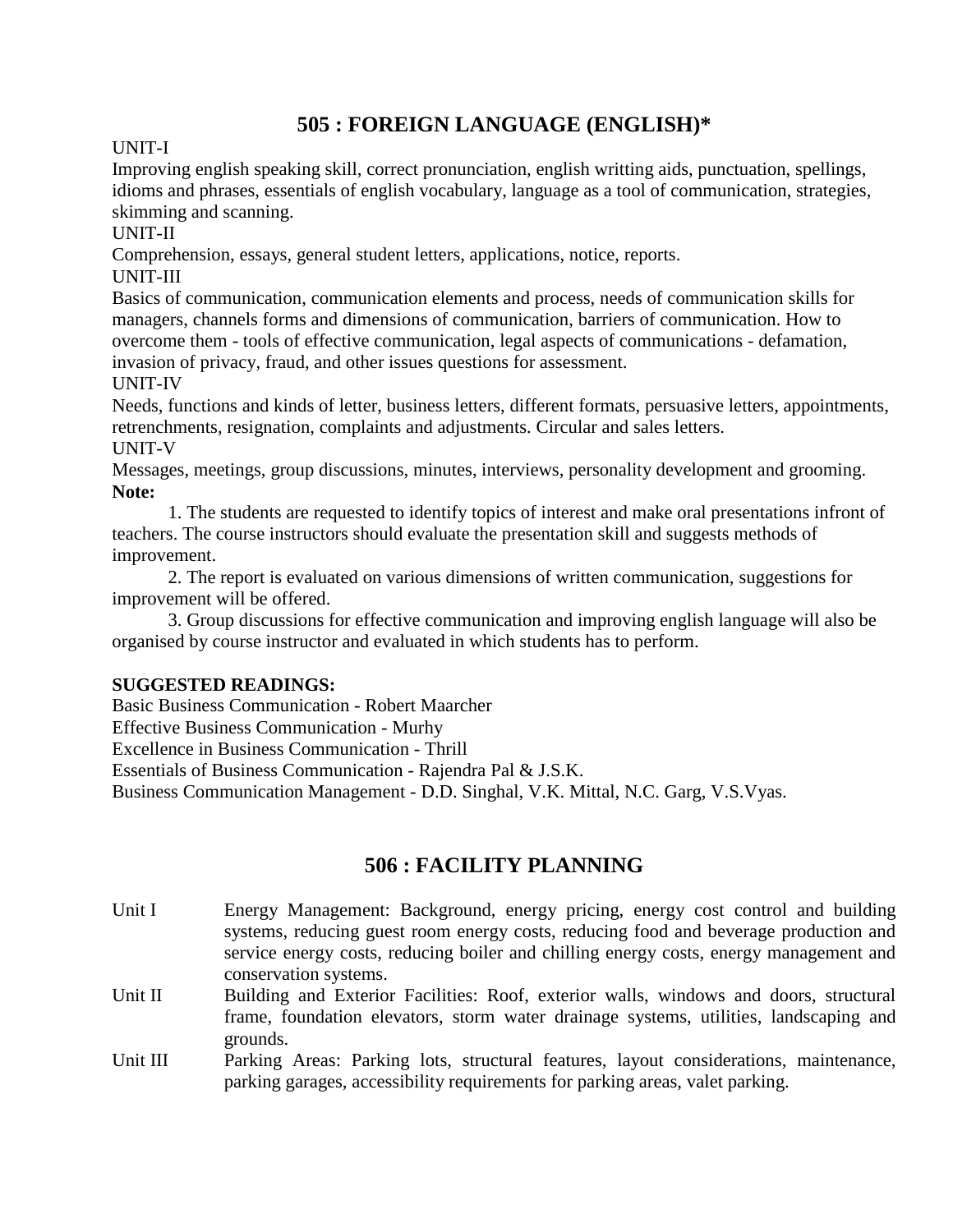- Unit IV Lodging Planning and Design: Development process, feasibility studies, space allocation programme, operational criteria, budget, preliminary schedule, site design, hotel design, guest rooms and suites, lobby, food and beverage outlets, function areas, recreational facilities, back of the house areas.
- Unit V Food Service Planning and Design: Concept development, feasibility, regulations, planning layout, receiving areas, storage areas, kitchen, office space, sample blue print.

#### **Books and References:**

1. How things work - The Universal Encyclopedia of Machines, Volume 1 & 2.

## **507 : INDUSTRIAL VISIT**

## **508 : COMPREHENSIVE VIVA-VOCE (VIRTUAL CREDIT)**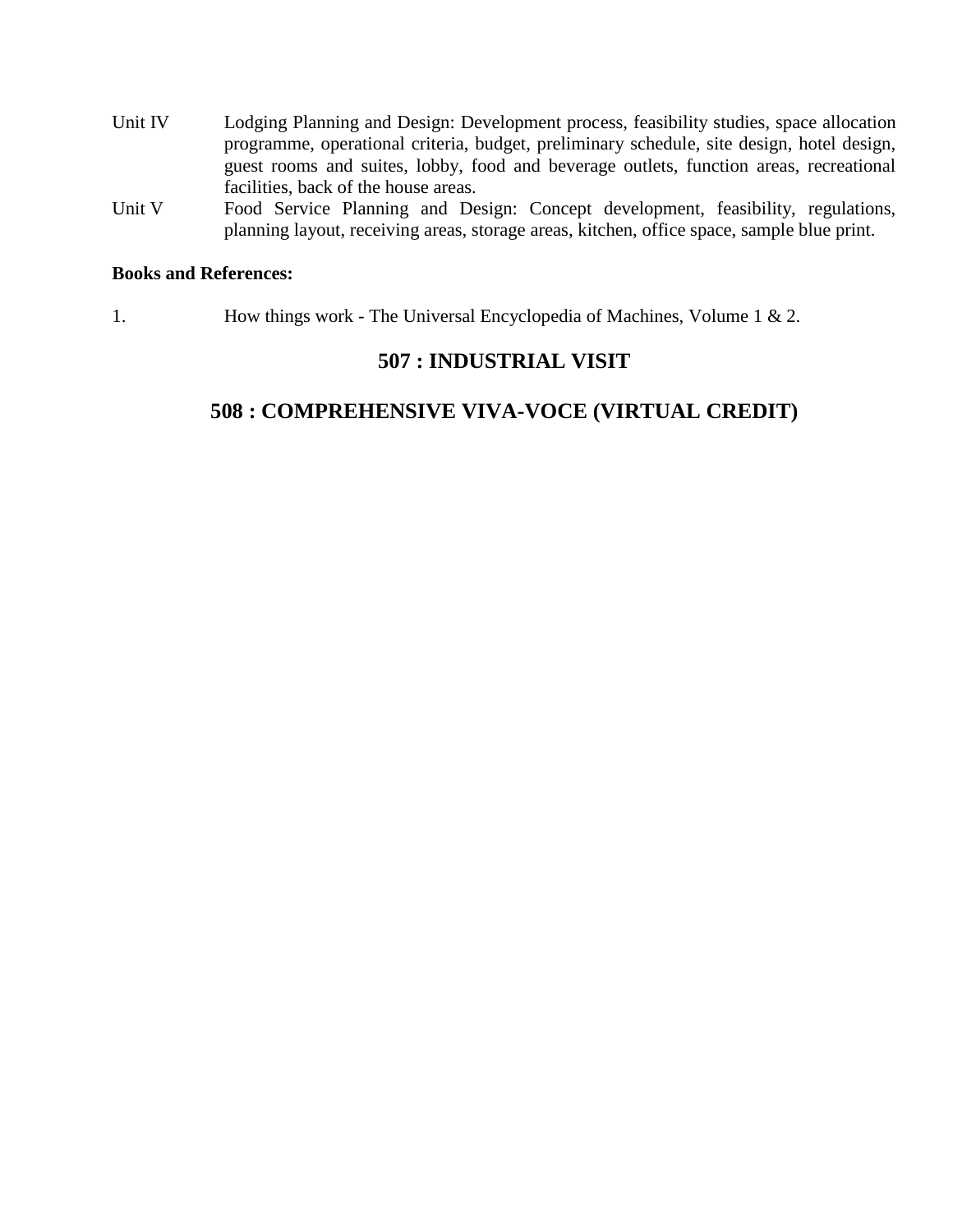## **SIXTH SEMESTER**

## **601 : INTRODUCTION TO MANAGEMENT**

- Objectives The main objectives of this course are to provide the student and understanding of tasks and functions of management.
- Unit I The Foundations of Management: Meaning, nature, management: science or art. Management as a profession, professionalisation of management in India. Functions of management thought, systems concepts, social responsibilities of management.
- Unit II Planning: Meaning, significance, limitations, types, planning process, management by objectives (MBO), decision making meaning, role, types approaches, decision making under different states of natures, decision making process, and summary of major principles for planning.
- Unit III Organizing: Concept, significance process, formal and informal organization, organization chart, departmentation, span of management, authority and responsibility, delegation of authority centralization and de centralization, line and staff relationship, effective organizing and organizational culture. Summary of major principles for organizing.
- Unit IV Directing: Meaning, significance and techniques of direction, human factor and directing communication: concept, process elements, communication flow in an organization, barriers and breakdowns in communication, making communication effective transactional analysis. Summary of major principles for directing.
- Unit V Controlling: Concept, need for control, the basic control process, requirements for effective control, control techniques and systems, direct control vs. preventing control control by exception. Co-ordination: The essence of managing. Summary of major principles for controlling. Area of Management: Concept of financial management, human resource management, production management, operational management and marketing management.

#### **Suggested Readings:**

- 1. Prasad L.M. Principles and Practices of Management.
- 2. Koontz. and O. Donnell Cyril: Management.
- 3. H. Koontz. Jungle Management Theory.

## **602 : HUMAN RESOURCE MANAGEMENT**

- Objective: The objective of this module is to introduce the procedures and practices being applied for the manpower training and placement, besides understanding the relation between employ and organization.
- Unit I Introduction to HRD. Concepts Definition and scope of Human Resource Development. Brief history of Human Resource Development.
- Unit II Human Resource Management Poles and Policies; HRM and extend environment.
- Unit III Themes in HRM: Strategic approach, maintaining ethical policies and behavior, current and future challenges to HRM : Global competition, increasing diversity in work force, Employ expectations.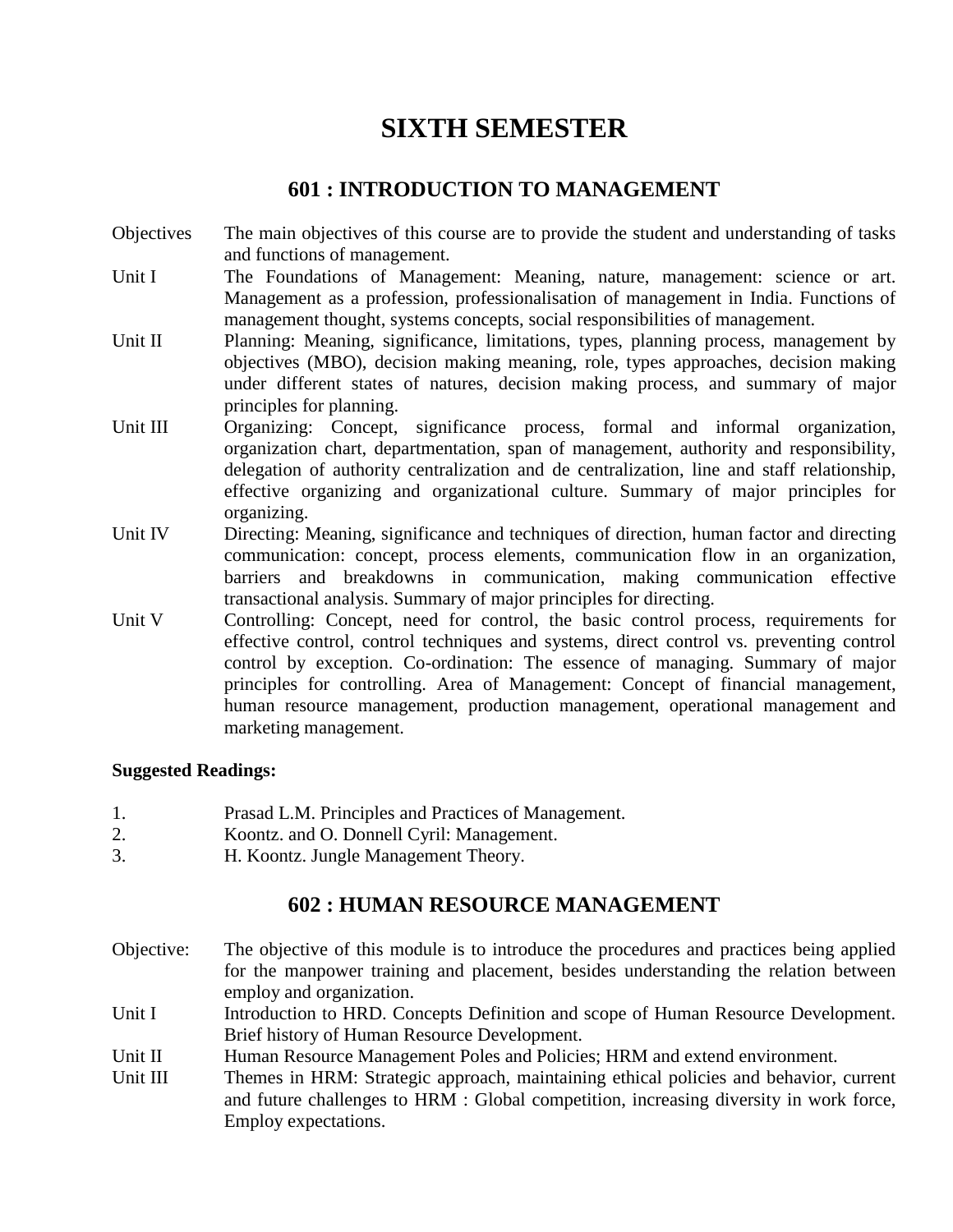- Unit IV Managing Human Resource in Multinational Organisations: What is HRM approaches to HRM. Managing HR in a foreign subsidiary: International Perspective and Ethical expectations.
- Unit V Personnel Issues: Recommitment-Processing of techniques inductions, evaluating performance, welfare leaves, benefits, promotion conflict management: Unions, Misconduct procedures, legal aspects of termination.

#### **Suggested Readings:**

- 1. Ben To (eds): Human Resource issues in International Tourism: By Heyworth Hienman 1994.
- 2. Arya P.P. and Tanden B.B. Human Resource Management, 1997.
- 3. Fisher C.D. Schoenfel dt. L. F. and Shaw J.B. Human Resource Management, 1997.
- 4. Bagri S.C. (2007) Human Resource development practices in travel and tourism, centre for mountain tourism and hospitality, studies H.N.B. Garhwal University, Srinagar, Garhwal.

## **603 : ENTREPRENEURSHIP IN TOURISM AND HOSPITALITY**

Tourism and hospitality are becoming increasingly important for economy as it will be a major employment generator. It is and will continue to attract creative and talented entrepreneurs offering exciting tourism products. This course intends to prepare hospitality students for raising their own business enterprises. Accordingly there are inputs both on starting up of an enterprise and its management in early days of life cycle.

- Unit I Tourism/hospitality industry and business ideas; business strategy-understanding customers and analyzing competition.
- Unit II Tourism/hospitality marketing mix; tourism/hospitality marketing planning; financial planning; planning for people and operations.
- Unit III Form of organisation and legal considerations; networking and collaboration; good business practices.
- Unit IV Feasibility; writing a business plan-marketing, financial, operations, people etc. planning.
- Unit V Setting up a tourism/hospitality enterprise-steps, procedures, licenses, registration etc.

#### **Suggested Readings :**

- 1. Chowdhary, Nimit and Prakash, Monika. 2010. Managing Small Tourism Business, New Delhi: Matrix Publishers. ISBN 818 101 4203
- 2. Prakash, Monika and Chowdhary, Nimit. 2010. Starting a Tourism Company, New Delhi: Matrix Publishers. ISBN 819 101 4211

#### **References :**

Mohanty, Sangram Keshari. 2005. Fundamentals of Entrepreneurship, New Delhi: Prentice Hall of India.

Sido-online. Portal of MSME, Government of India (www.smallindustryindia.com).

Scarborough, N.M. and Zimmer, T.W. (1996). Effective Small Business Management, 5/e, New York: Prentice Hall, Inc.

IGNOU MTM-8 (2005, Reprint). Managing Entrepreneurship and Small Business in Tourism.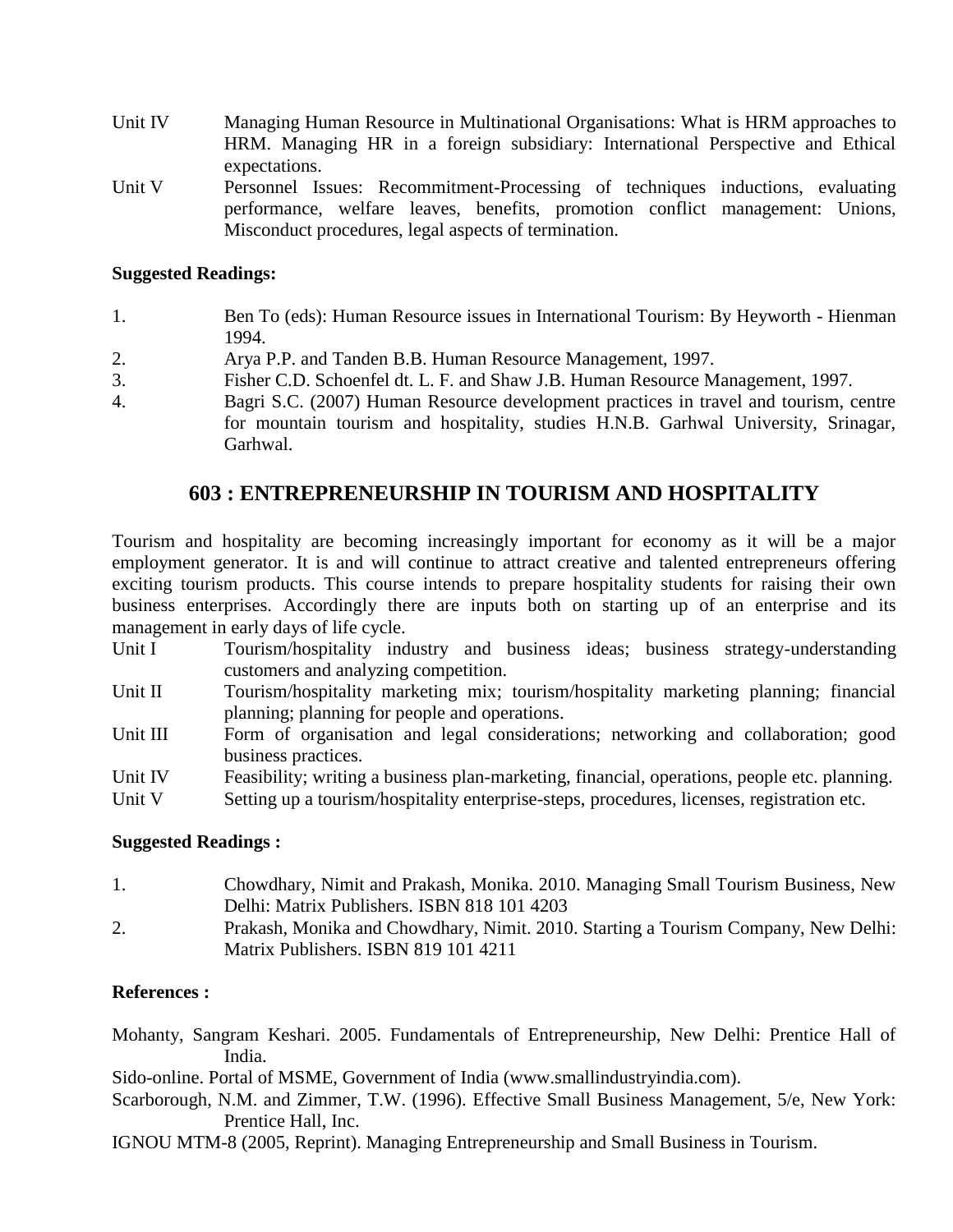## **604 : HOTEL LAWS**

| Objective: | To enable the student to understand legal factors effecting hotel industry.                           |
|------------|-------------------------------------------------------------------------------------------------------|
| Unit I     | Introduction: Need of law, types and applications of law in hotel industry.                           |
| Unit II    | Mercantile law: a brief study of law of contract, sales of good's act, and Indian<br>partnership act. |
| Unit III   | Licenses: Licenses and permits for hotels, suspension and termination of licenses.                    |
| Unit IV    | Law of tenancy: distinction between guest and tenant, inn keeper's liability, occupiers<br>liability. |
| Unit V     | Food legislation: Prevention of food adulteration.                                                    |

#### **Suggested Readings:**

1. Hotel and Catering Law, Frank J. Bull, John D.G. Moopes.

## **605 : FOREIGN LANGUAGE (FRENCH)\***

| Unit I                     | Translation of sentences or paragraph from English into French.                      |
|----------------------------|--------------------------------------------------------------------------------------|
| Unit II                    | Translation of sentences or paragraph from French into English.                      |
| Unit III                   | Grammar (Questions should be based on the grammar covered in the III and IV units of |
|                            | the prescribed book)                                                                 |
| Unit IV                    | Questions based on the lessons of the III and IV units of the prescribed book.       |
| Unit V                     | Written comprehension (Based on the situations of restaurant or hotel).              |
| <b>Prescribed Book:</b>    |                                                                                      |
| 1.                         | Le nouveau sans frontieres (Part I) by Philippe Dominique, Jacky Girardet, Michele   |
|                            | Verdelhan.                                                                           |
| <b>Suggested Readings:</b> |                                                                                      |
| 1.                         | Hotellerie - restauration.com                                                        |
| 2.                         | Avec plaisir.                                                                        |
|                            | Distionaries Decemmended:                                                            |

#### **Dictionaries Recommended:**

Larousse, Casselles, Colins, Oxford.

## **605 : FOREIGN LANGUAGE (ENGLISH)\***

#### UNIT-I

Essential english vocabulary, phrases and idioms, english speaking skill, punctuation, pronunciation, phrses, idioms, spellings and aids to correct writting, presentations.

UNIT-II

Essays, comprehension, letters, notice, reports.

UNIT-III

Communication, meaning, importance of objectives, principles of communication, process of communication, types of communication, barriers of communication, techniques of effective communications, needs of essential qualities in effective communication.

UNIT-III

Business letters, need, functions and kinds of business letters, enquiries and replies, complaints and adjustments, collection letters, circular letters, sales letters, circular letters, enquiries. UNIT-IV

Request letters, application, letters, resumes, correspondence, confirmation letters, letters of reference, letters of appointments, retrenchment, persuasive letters, and resignation.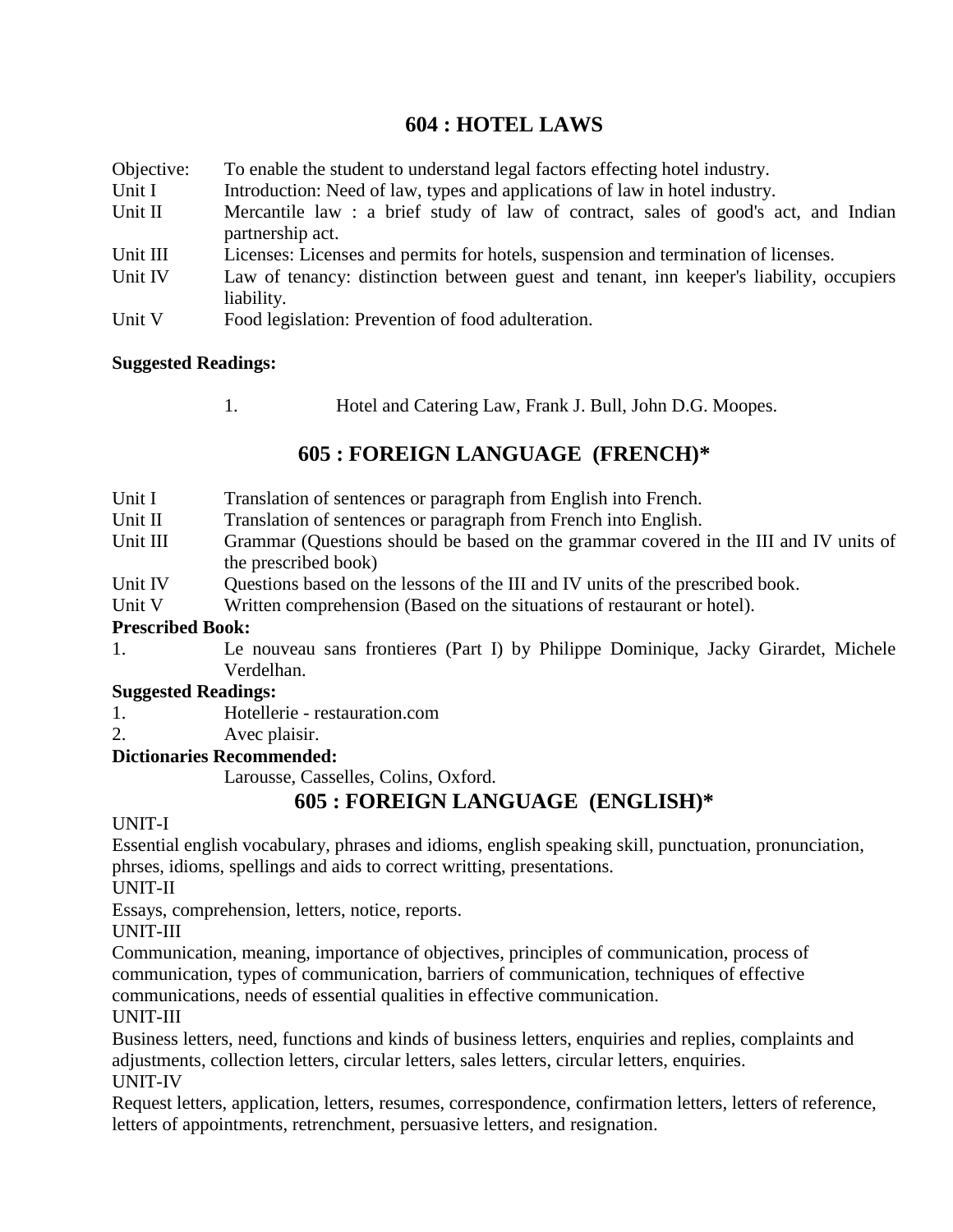#### UNIT-V

Report writting, types of reports, proposals, notification, agenda, minutes, meetings, presentations, group discussions, interviews, speeches, public notices.

#### **Note:**

1. The students are requested to identify topics of interest and make oral presentations infront of teachers. The course instructors should evaluate the presentation skill and suggests methods of improvement.

2. The report is evaluated on various dimensions of written communication, suggestions for improvement will be offered.

3. Group discussions for effective communication and improving english language will also be organised by course instructor and evaluated in which students has to perform.

#### **SUGGESTED READINGS:**

Basic Business Communication - Robert Maarcher Effective Business Communication - Murhy Excellence in Business Communication - Thrill Essentials of Business Communication - Rajendra Pal & J.S.K. Business Communication Management - D.D. Singhal, V.K. Mittal, N.C. Garg, V.S.Vyas.

## **606 : FINANCIAL MANAGEMENT**

- Objectives: To familiarize the students with financial analysis aspect and to inform them about the techniques of preparing financial information.
- Unit I Nature of Financial Management. Financial function, meaning, role scope and importance, job of financial manager, financial goals, financial control, organization and objectives of financial function.
- Unit II Financial Planning: Capitalization and capital structure. Meaning and concept of capital. Theories of capitalization. Sources of finance short term, medium term, long term.
- Unit III Budget and Budgetary Control: Preparation of budget, types of budget, capital, sales cash, flexible, benefits and limitations of budgetary control.
- Unit IV Financial Analysis: Uses: Types of financial analysis, tools of financial analysis, ratio analysis, preparation of fund flow and cash flow statements.
- Unit V Working Capital Management: concept, importance and scope, estimates of working capital and financing of current assets. Hotel Accounting: Uniform system : Income/expenditure statements, balance sheet: allocation of expenses drawbacks and advantages.

#### **Suggested Readings:**

- 1. Pandey I.M. Financial Management.
- 2. Dr. Srivastava R.M. Financial Management
- 3. Varh Horh. Financial Management and Policy

## **607 : MAJOR RESEARCH PROJECT**

## **608 : COMPREHENSIVEVIVA-VOCE (VIRTUAL CREDIT)**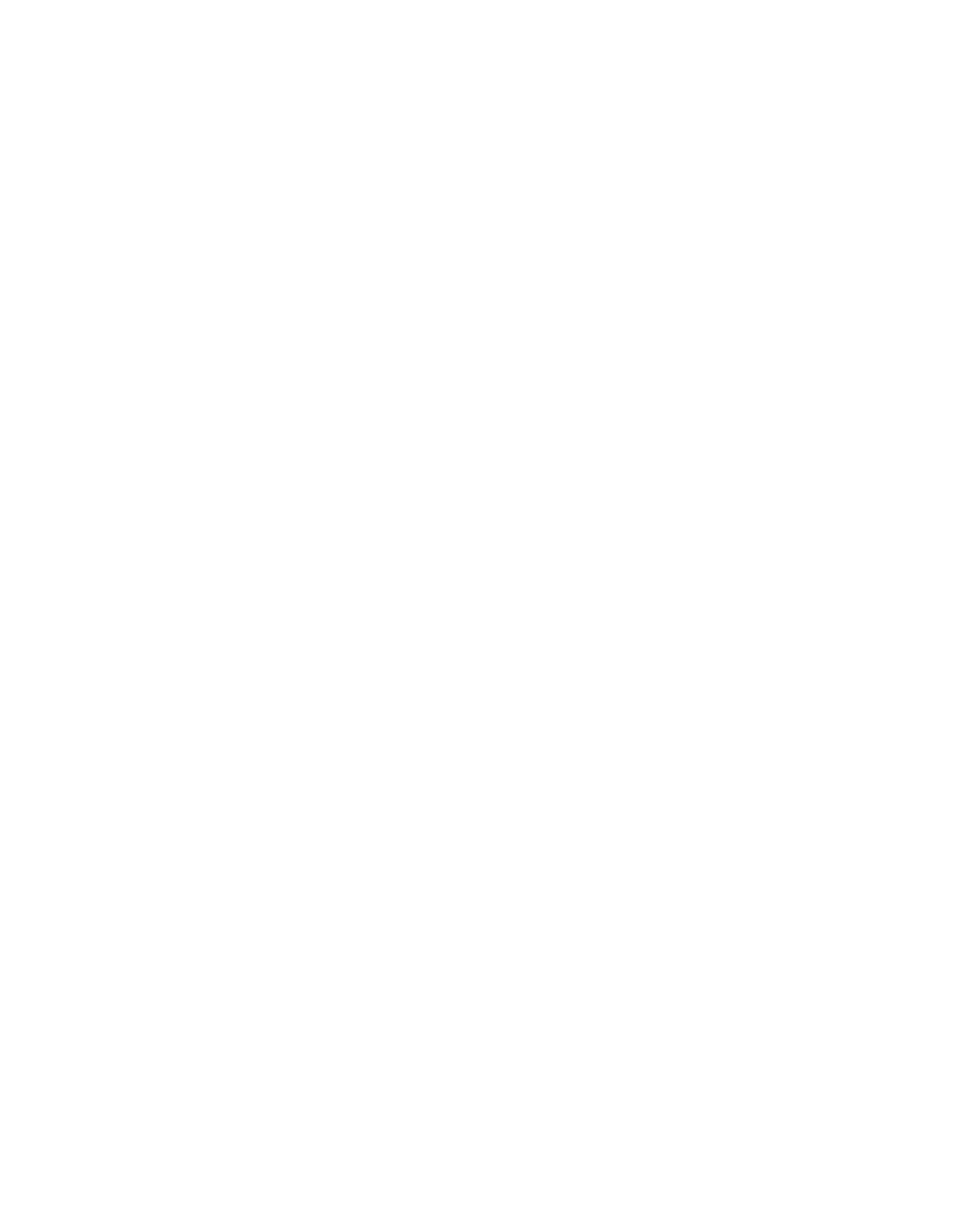#### **BOOKS LIST OF HOTEL MANAGEMENT AND CATERING TECHNOLOGY**

30 minutes to succeed in Business Writings-Graham Hart.

A.C. David. Hotel and Institutional Housekeeping, Wellek, Hotel Housekeeping.

Andrews Sudhir: Hotel Housekeeping Manual, Tata McGraw Hill.

Andrews, Sudhir : Hotel Front Office : Tata McGraw Hill, New Delhi.

AndrewsSudhir: 1985 Hotel Front Office, Tata McGraw Hill, New Delhi.

Malik S. Profile of Hotel and Catering Industry, Heinemann, 1972.

Arora Krishna : Theory of Cookery : Frank Bros & Co.

Arya P.P. and Tanden B.B. Human Resource Management, 1997.

Bagri S.C. (2007) Human Resource development practices in travel and tourism, centre for mountain tourism and hospitality, studies H.N.B. Garhwal University, Srinagar, Garhwal.

Bagri, SC: Tourism Trends in India, Bishan Sing and Mahindra Pal, Dehradun.

Basandra, S.K. Computer Today, New Delhi: Galgotia Publications.

Ben To (eds): Human Resource issues in International Tourism: By Heyworth - Hienman 1994.

Bhatia, A.K.: Tourism Development, Principles and practices, Sterline Publishing Ltd.

Braham, B. Computer System in Hotel and Catering Industry, Casseu.

Branson & Lennox: Hotel Housekeeping, Hodder and Stroghton.

Burkart and Madlik: Tourism: Past, Present and Future, Heinemann, EIBS.

Cairncross Kiocchar: Studying Hygiene Behaviour

Clark, A Small Business Computer Systems. Hodder and Stoughton.

Cooper, Fletcher et al.: Tourism Principles and Practices, Pitman.

Cowell D.W., The Marketing of Service, Heinemann.

David MC Sware, Nancy Rue, Richard Linten: Essentials of food Safety and Sanitation.

Doswell Roger and Gamble R. Paul: Marketing and Planning Hotels and Tourism Projects, Barrie and Jankins.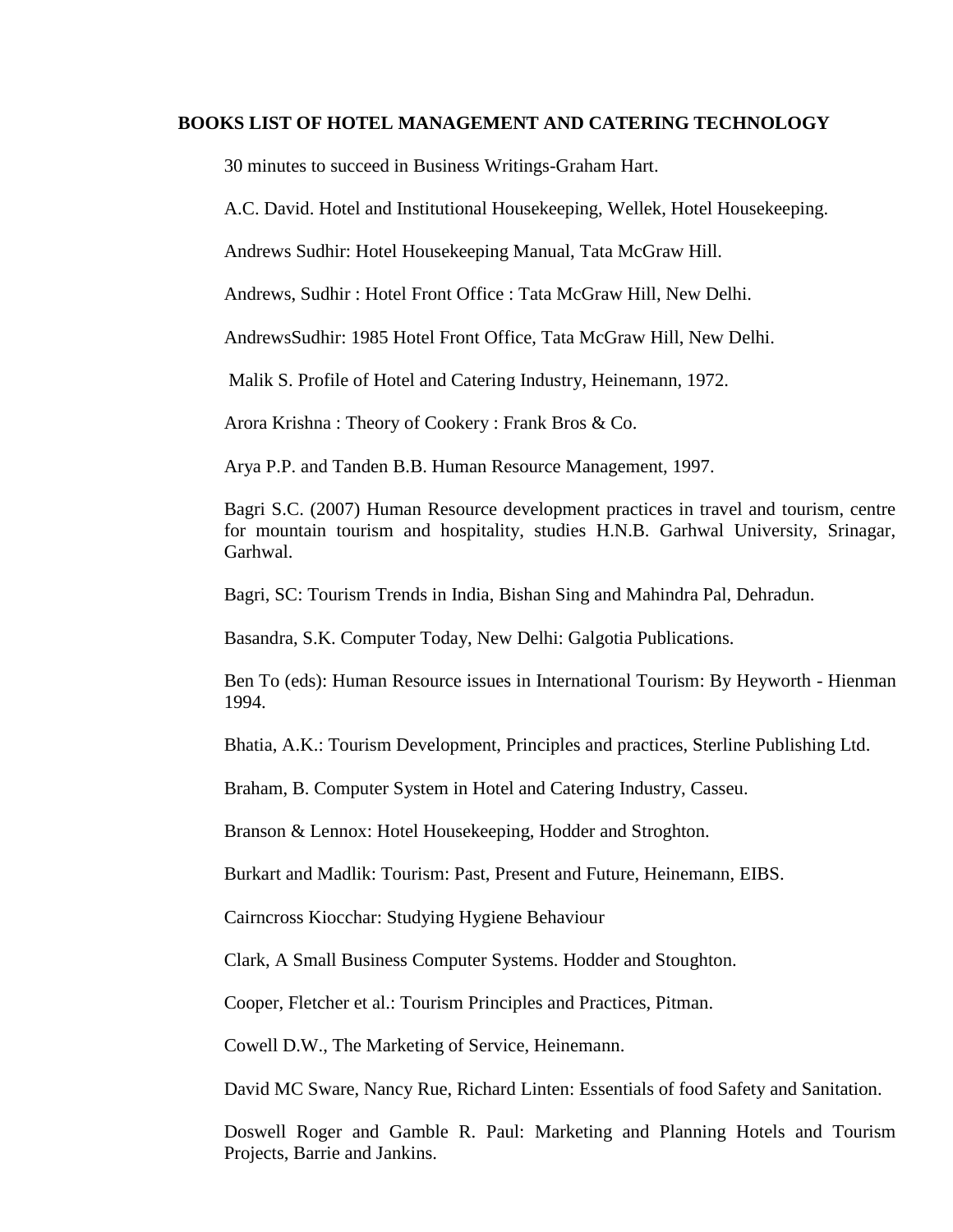Dr. Srivastava R.M. Financial Management.

Fisher C.D. Schoenfel dt. L. F. and Shaw J.B. Human Resource Management, 1997.

Food and beverages service: Dennis Lillicrap and John Cousins (specially 7th edition)

Front Office Operations - Bhattacharya.

Fuller J. Barrie & Jenkins: Accompaniments and Garnishes from waiter, Communica Europa.

Ghosh B.N.: A Treatise on Hygiene and public health.

H. Koontz. Jungle Management Theory.

Hersey and Balanchard: Management of OB.

Hotel and Catering Law, Frank J. Bull, John D.G. Moopes.

Housekeeping Management - Margaret Kappa.

How things work - The Universal Encyclopedia of Machines, Volume 1 & 2.

Kaul, Asha. Business Communication, Prentice Hall (India), New Delhi.

Klinton and Cesarani: Practical Cookery : Arnold Heinemann.

Koontz. and O. Donnell Cyril: Management.

Kotler, Philip: Principles of Marketing, Prentice Hall.

Le nouveru sans frontieres I. Philippe dominique. Jacky Girardet, Michele Verdelhan.

London, K.C. and London, J.P.: Management System Information System - a contemporary perspective McMilan.

Longrce and Blader: Sanitary Techniques in food Service

Luttans. Fred: Organisational Behavior

Malik S. Profile of Hotel and Catering Industry, Heineman.

Pandey I.M. Financial Management.

Parlez a' l' hotel: Anil Talukdar. Aman Publications. Ansari Road, New Delhi.

Philip E. Thangom: Modern Cookery Vol. I and II, Orient Longman.